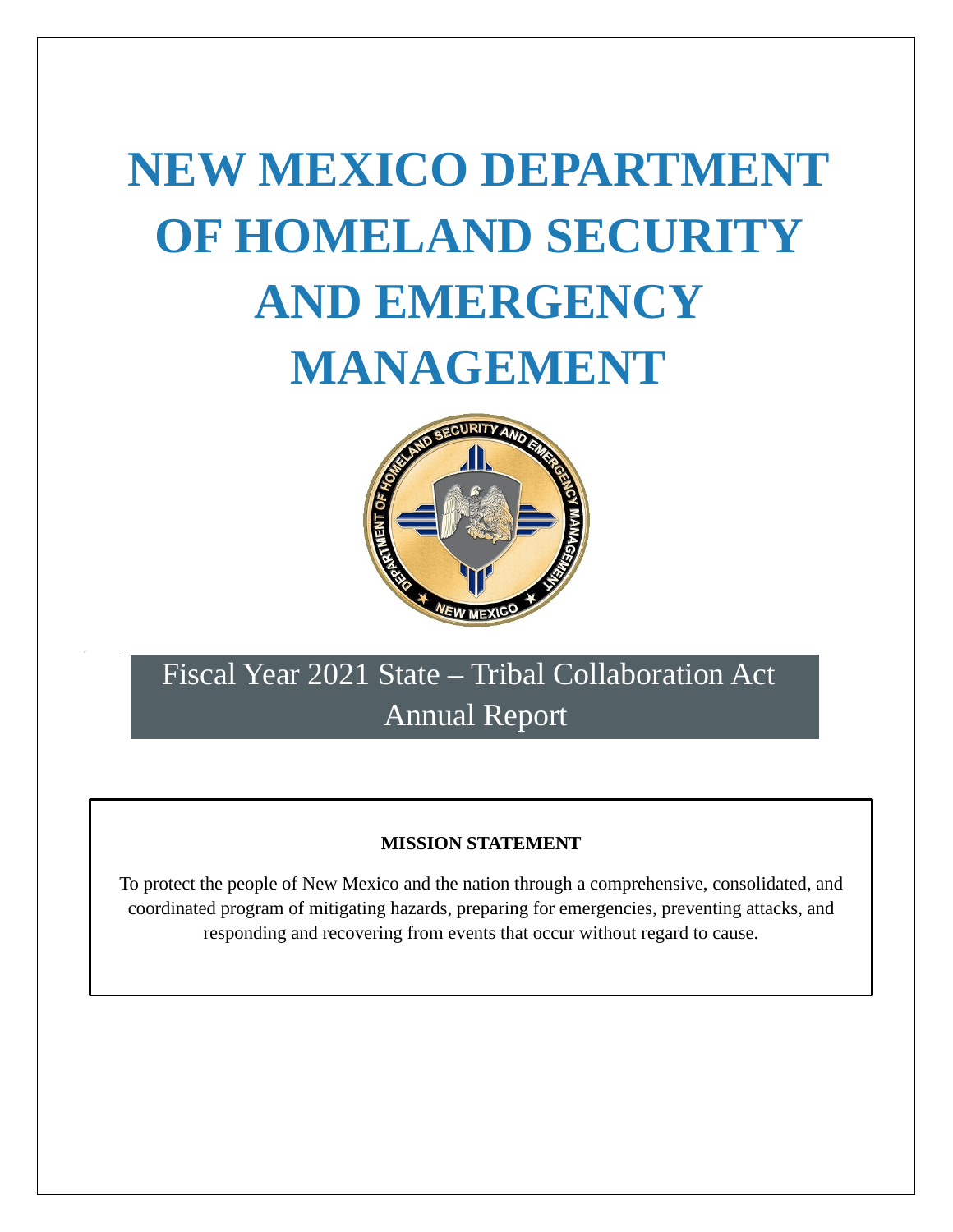# TABLE OF CONTENTS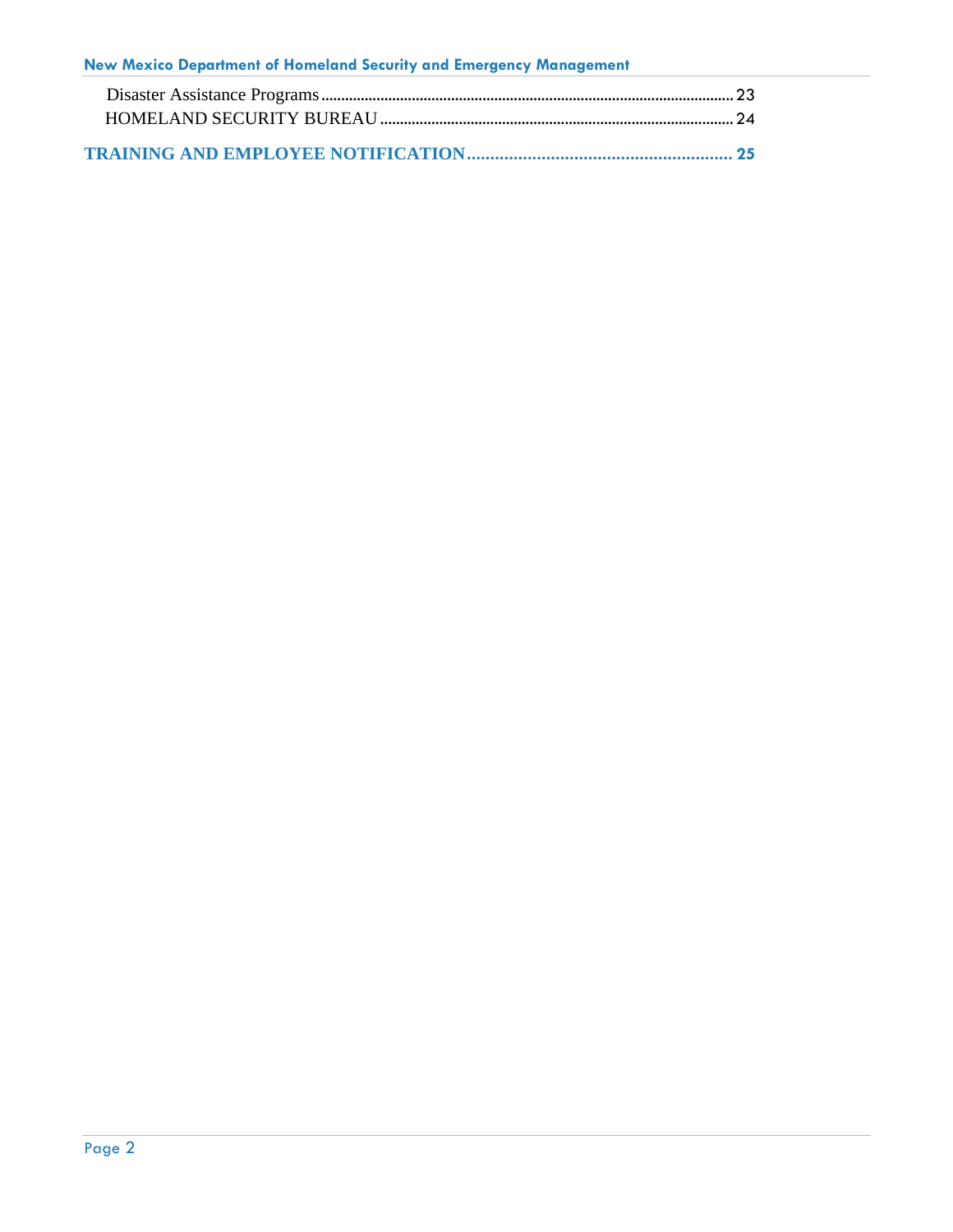# **FISCAL YEAR 2021 STATE – TRIBAL COLLABORATION ACT ANNUAL REPORT**

# <span id="page-3-0"></span>**AGENCY OVERVIEW/BACKGROUND**

The Department of Homeland Security and Emergency Management (DHSEM) leads the state's response to emergencies and disasters while providing for the safety and welfare of its citizens. Emergencies and disasters can be either natural or human-made events, as well as specifically recognized circumstances determined by the Governor. To aid in these events, the New Mexico State Emergency Operations Center (SEOC) assists local and tribal governments by serving as the conduit for assistance from the Federal Government.

The New Mexico Department of Homeland Security and Emergency Management coordinatesstate, local, and tribal representatives and resources during emergencies and disasters by implementing an "all-hazards" approach to emergency management, by recognizing and planning for disasters, possible acts of terrorism, or pandemics. DHSEM educates and engages representatives from state, local, and tribal governments during major emergencies and disasters as well as during planning, training, and exercise initiatives, such as winter weather preparedness activities, disaster warning, and emergency public information dissemination.

The NMDHSEM and the SEOC are in Santa Fe, New Mexico on the National Guard Armory grounds, within the Oñate Complex. The physical address is 13 Bataan Blvd., Santa Fe, NM, 87508. The business office is open from 8:00 a.m. to 5:00 p.m., Monday through Friday. The SEOC can be reached 24/7 through its emergency phone line at:  $(505)$  476-9635 or by email at: [nm.eoc@state.nm.us.](mailto:nm.eoc@state.nm.us)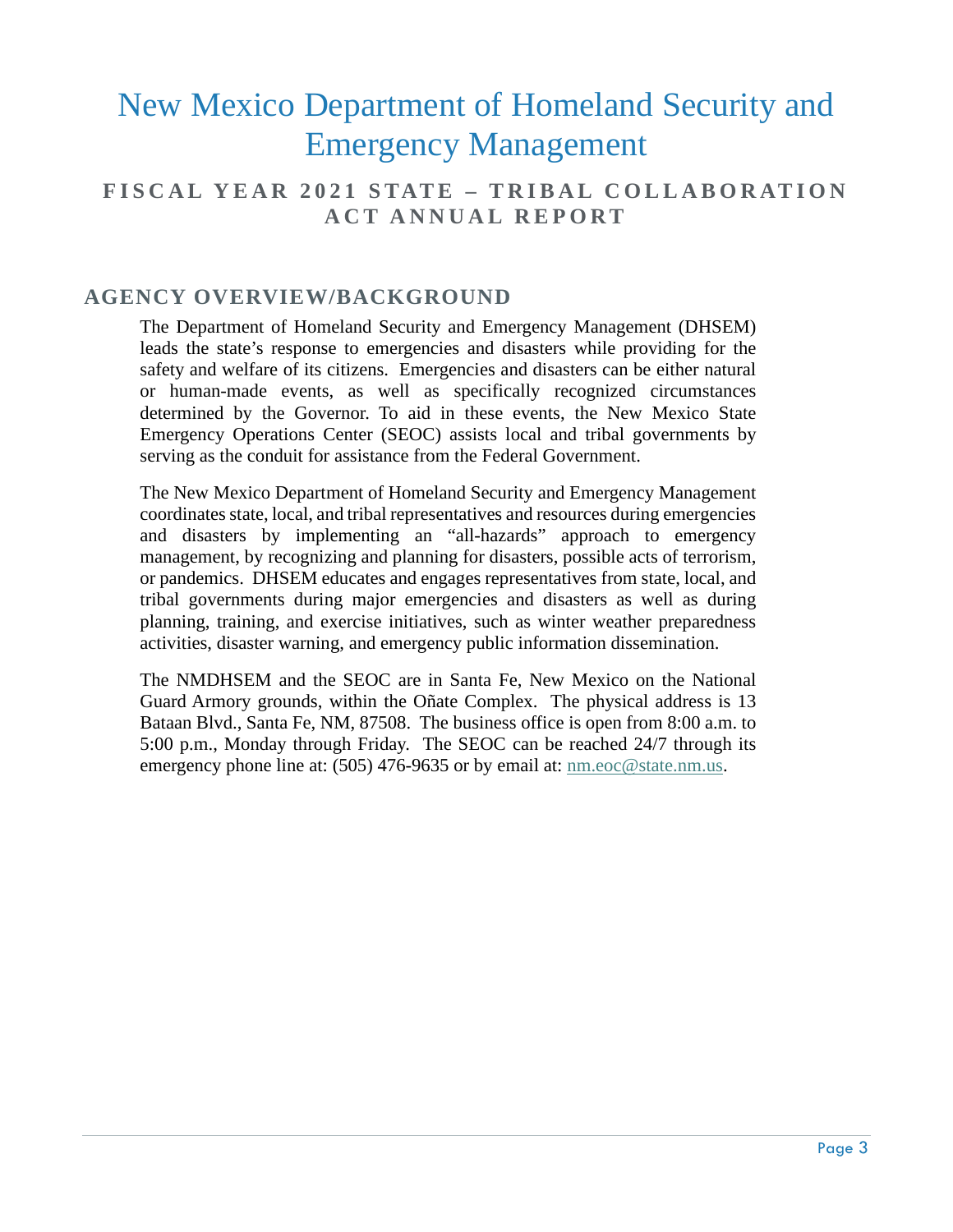Below are key DSHEM contacts.

| <b>CABINET SECRETARY</b><br><b>Bianca Ortiz Wertheim</b><br>$(505)$ 476-0874<br>Bianca.Ortiz-Wertheim@state.nm.us           |                                                                                                                |  |
|-----------------------------------------------------------------------------------------------------------------------------|----------------------------------------------------------------------------------------------------------------|--|
| <b>DEPUTY CABINET SECRETARY</b><br>Kelly Hamilton<br>505-476-0868<br>Kelly.Hamilton@state.nm.us                             | <b>TRIBAL LIAISON</b><br>Daniel Moya<br>$(505)$ 255-5683<br>Daniel.Moya@state.nm.us                            |  |
| <b>PUBLIC INFORMATION OFFICER</b><br><b>VACANT</b>                                                                          | <b>GENERAL COUNSEL</b><br>Matthew Stackpole<br>505-699-5807<br>Matthew.Stackpole@state.nm.us                   |  |
| <b>PREPAREDNESS BUREAU</b><br>Wendy Blackwell, Bureau Chief<br>505-476-9676<br>Wendy.Blackwell@state.nm.us                  | <b>RESPONSE AND RECOVERY BUREAU</b><br>Susan Walker, Bureau Chief<br>505-476-9640<br>Susan. Walker@state.nm.us |  |
| <b>INTELLIGENCE &amp; SECURITY BUREAU</b><br>Adam Simonson, Bureau Chief<br>$(505) 629 - 9999$<br>Adam.Simonson@state.nm.us | <b>ADMINISTRATIVE SERVICES BUREAU</b><br>Ron Spilman, Chief Financial Officer<br>Ron.Spilman@state.nm.us       |  |
| <b>NEW MEXICO EMERGENCY OPERATION CENTER</b><br>nm.eoc@state.nm.us<br>505-476-9635                                          |                                                                                                                |  |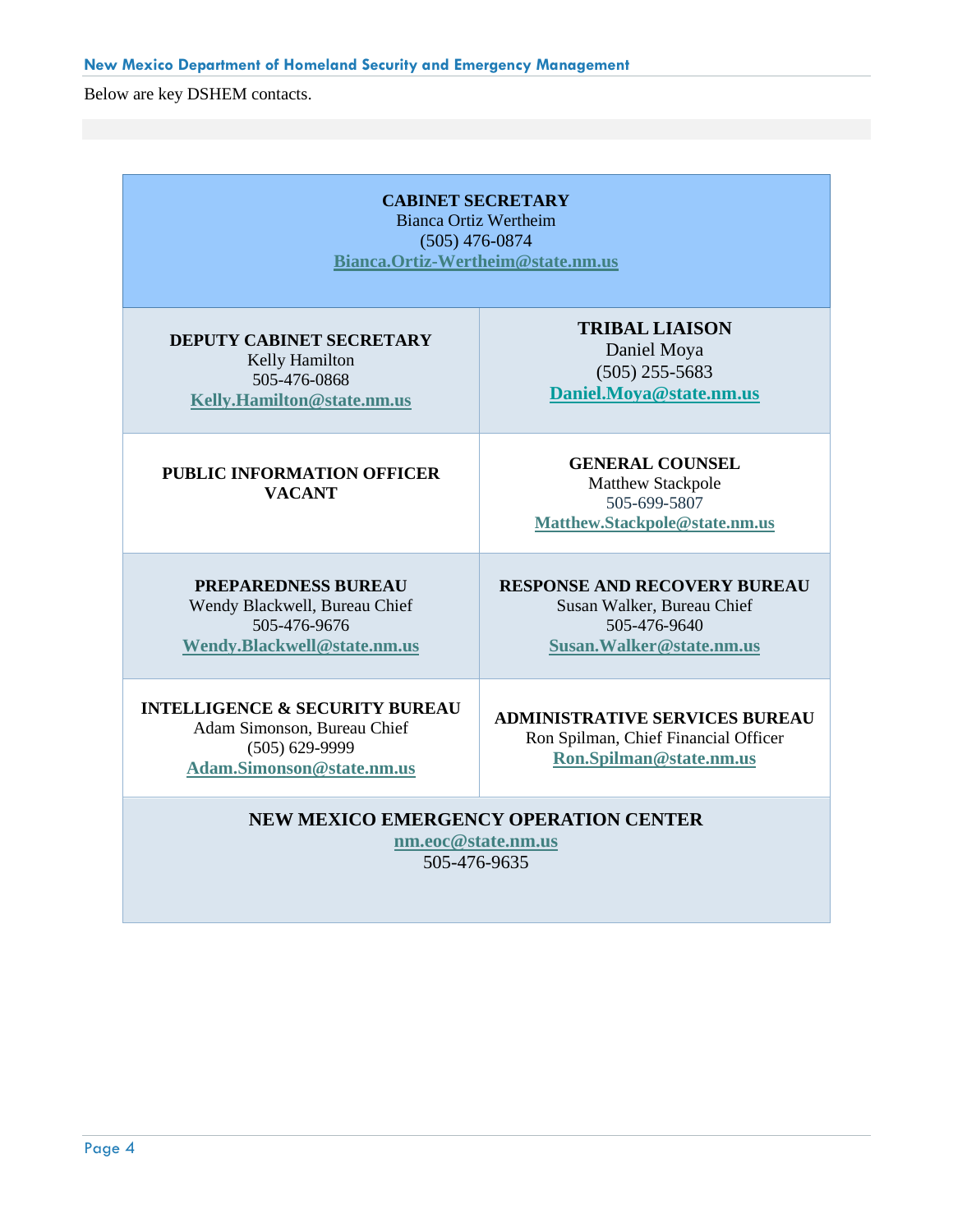# <span id="page-5-0"></span>AGENCY POLICY PROMOTING STATE-TRIBAL RELATIONS

The DHSEM program managers and local preparedness coordinators, in collaboration with the Tribal Liaison, regularly communicate with and maintain collaborative relationships with New Mexico's Pueblos, Tribes and Nations. In doing so, DHSEM aims to assist tribal governments to build out their capacity and capability and thereby further enhance their emergency management programs.

With direction and support from the Office of Governor Lujan Grisham, DHSEM is committed to strengthening its working relationships with all Pueblos, Tribes and Nations. For Fiscal Year 2021 (FY21), all agency programming will strive to include tribal-specific outreach that is culturally appropriate and designed to encourage engagement. This includes planning, training, exercising, and funding. In coordination with the full-time Tribal Liaison, agency staff will design and implement culturally appropriate techniques to support each Pueblo, Tribe and Nation to accomplish their emergency management goals.

During FY20, FEMA hired a full-time Tribal Liaison to serve in New Mexico. Paula Gutierrez (Santa Clara Pueblo) has served as the FEMA Integration Team Tribal Liaison since January 2020. Her primary responsibility is to assist all Pueblos, Tribes, and Nations build their emergency management capabilities. During FY20, DHSEM created a job description and advertised a full-time Tribal Liaison position. Daniel Moya, the DHSEM Tribal Liaison was hired and started employment as of July 27, 2020. The DHSEM and FEMA Tribal Liaisons will coordinate regularly to assure the most effective outreach and technical assistance is being provided to our tribal partners.

# <span id="page-5-1"></span>**TRIBAL OUTREACH AND SUPPORT**

The Department of Homeland Security and Emergency Management continues to support prevention, preparedness, mitigation, response, and recovery efforts to prevent loss of life and property and decrease the impacts of disasters in our communities. Damage from wildfire and post-fire burn scar flooding continues to be the most significant hazard to tribal communities in New Mexico.

Under the Sandy Recovery Improvement Act of 2013, tribal leaders may request a Major Disaster Declaration directly from the President. In coordination with local and tribal governments, state and federal partners, and non-governmental organizations (NGOs), the SEOC remains actively involved with maintaining situational awareness for recovery and mitigation activities.

Tribal governments and their members are an essential part of the state's emergency management team. Effective relationships with tribes are necessary to fulfill the state's mission. The DHSEM acknowledges the sovereignty of federallyrecognized tribes and is committed to enhancing its working relationship with tribal governments to improve, build and sustain core capabilities that are essential for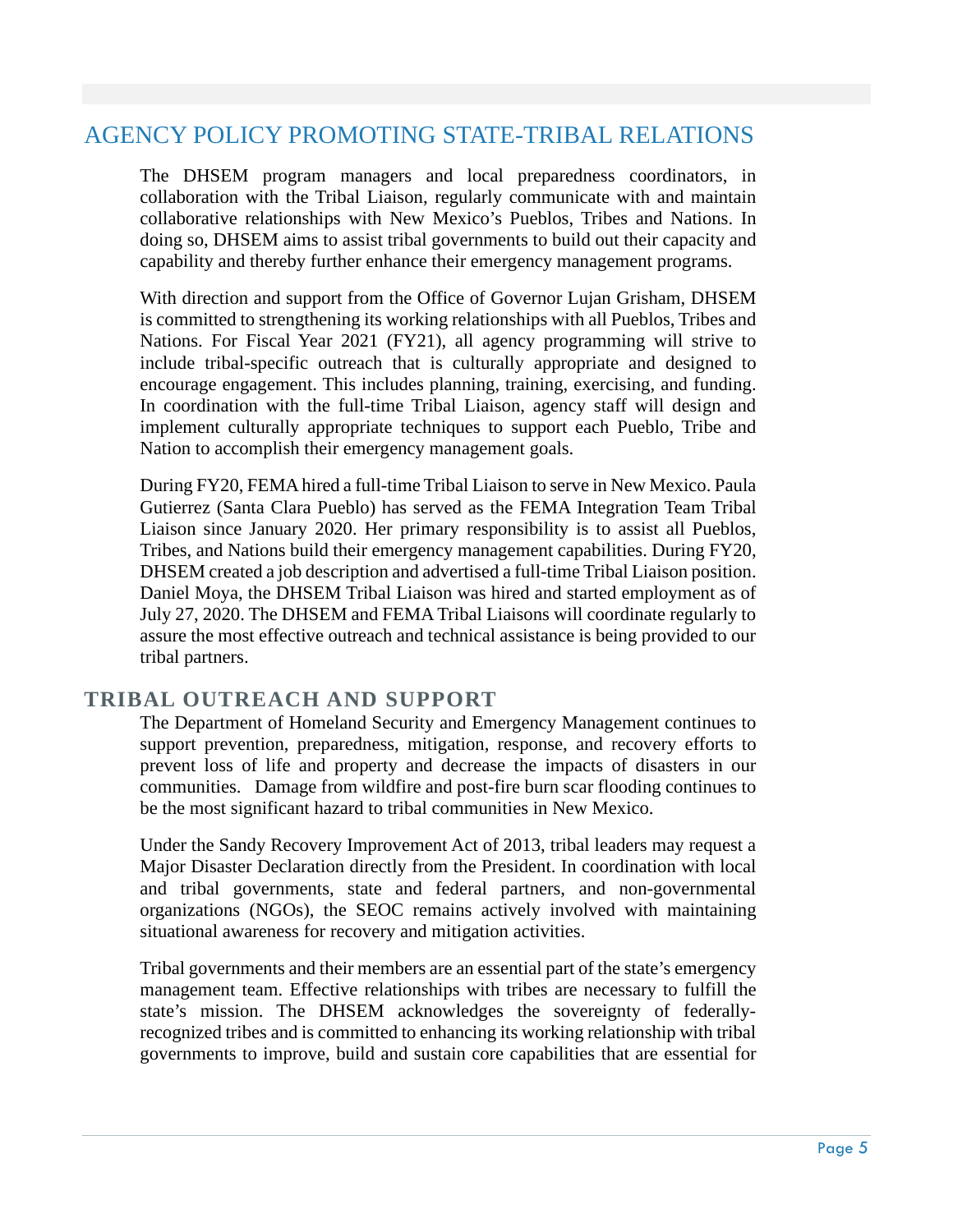the execution of critical tasks for each of the five mission areas of Prevention, Protection, Mitigation, Response, and Recovery.

The core capabilities are highly interdependent and will differ from one tribe to another. They require the use of existing preparedness networks and activities to improve training and exercise programs, innovation, and appropriate administrative, finance, and logistics systems.

# <span id="page-6-1"></span><span id="page-6-0"></span>**MITIGATION AND RECOVERY STATUS**

#### **Acoma Pueblo**

Pueblo of Acoma COVID-19 (EM-3496) – Direct Recipient

DHSEM recovery staff provided assistance to the Pueblo of Acoma by developing Project Worksheet (PW) scope of work revisions and closeout of over 100 PWs resulting from FEMA-DR-1936, severe flooding in September 2010. The coordinated effort resulted in an increase of award amounts for the Pueblo under DR-1936 from \$3.7 million to \$8.9 million.

Acoma Pueblo was awarded \$50,000, for the Emergency Management Performance Grant (EMPG) 2019 funding cycle. The sub-grant awarded \$25,000 in federal share and \$25,000 in non-federal share (the Pueblo's responsibility) for their Emergency Manager. Unfortunately, after technical assistance was provided, the Pueblo did not sign the sub-grant and DHSEM closed the sub-grant after nine months.

Acoma Pueblo Mitigation Plan is approved through January 24, 2023. Acoma is working directly with FEMA on the Hazard Mitigation Grant Program through its direct disaster declaration. The Recovery program is assisting with rewriting all underestimated small projects for DR 1936.

#### <span id="page-6-2"></span>**Cochiti Pueblo**

Cochiti Pueblo is deliberating whether to proceed as a sub-recipient of the state under FEMA-DR-NM-4529 or be a direct recipient to FEMA R6. Most expenses were related to education, training on PPE and signage.

Cochiti Pueblo has a FEMA approved Hazard Mitigation Plan that expires July 29, 2020. DHSEM sent notifications of expiration and plan update available funding opportunities in spring 2018 and 2019. 2020 notifications were delayed by COVID-19 and will be sent before the Building Resilient Infrastructure and Communities (BRIC) Notice of Funding Opportunity, anticipated to be in August 2020.

Cochiti Pueblo was awarded \$22,281 for the EMPG 2019 funding cycle. The subgrant awarded \$11,140.50 in federal share and \$11,140.50 in non-federal share (the Pueblo's responsibility) for its Emergency Manager. Unfortunately, after technical assistance was provided, the Pueblo did not sign the sub-grant and DHSEM closed the sub-grant after nine months.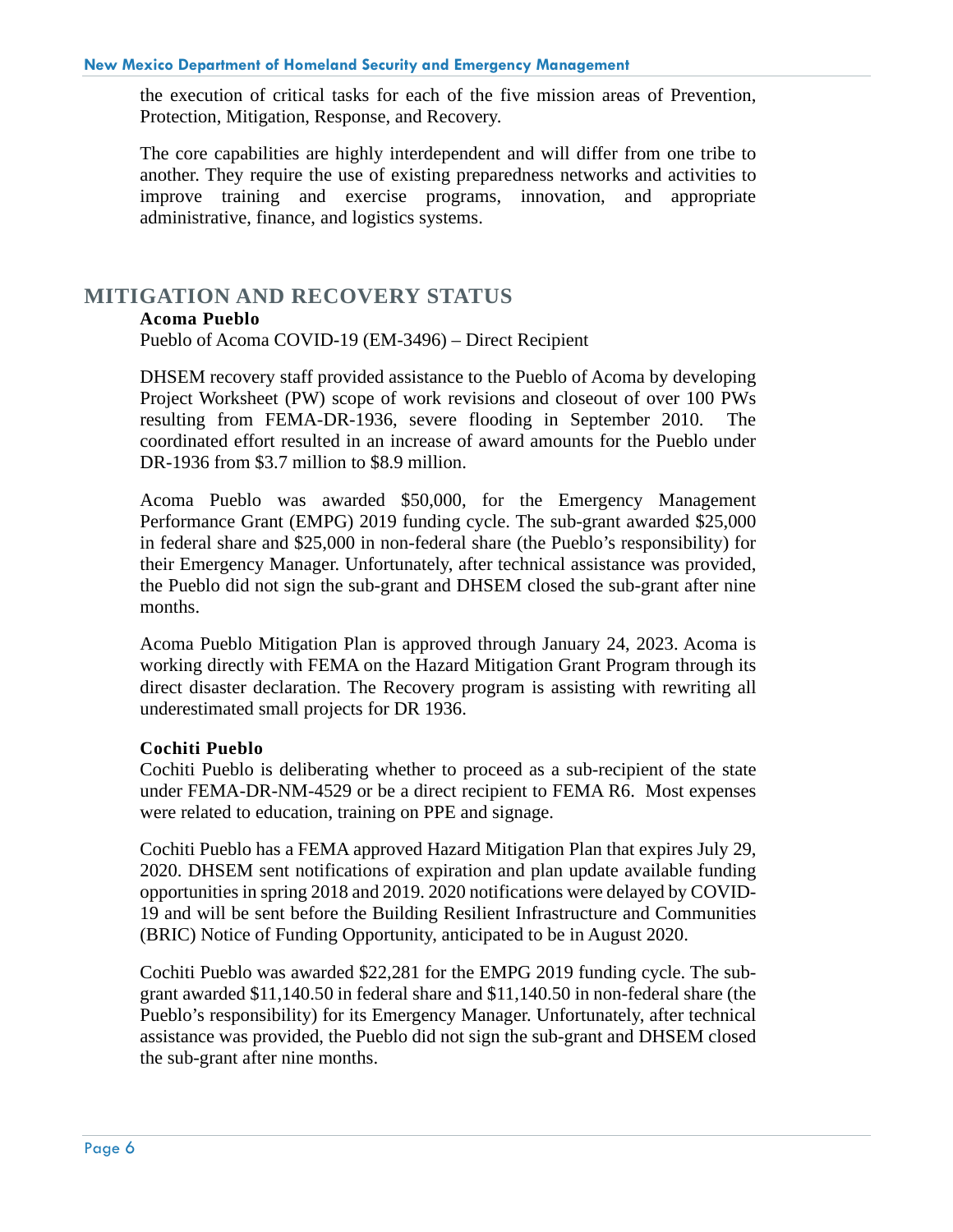#### **Isleta Pueblo**

Isleta Pueblo COVID-19 (EM-3519) – Direct Recipient

#### <span id="page-7-0"></span>**Jemez Pueblo**

Jemez Pueblo was awarded \$50,000 for the EMPG 2019 funding cycle. The subgrant awarded \$25,000 in federal share and \$25,000 in non-federal share (the Pueblo's responsibility) for its Emergency Manager.

The FEMA Approved Hazard Mitigation Plan expires November 21, 2024 and is an Annex to the Sandoval County Hazard Mitigation Plan.

#### <span id="page-7-1"></span>**Laguna Pueblo**

Laguna Pueblo is deliberating whether to proceed as a sub-recipient to the state under FEMA-DR-NM-4529 or go directly to FEMA R6.

Laguna Pueblo completed a self-fund plan update. The FEMA Approved Hazard Mitigation Plan expires June 23, 2025. The State Hazard Mitigation Officer provided technical assistance in February 2019 for the planning kick-off meeting.

#### <span id="page-7-2"></span>**Mescalero Apache Nation**

As a sub-recipient under FEMA-DR-NM-4529, the Mescalero Apache Nation has funding for one small project obligated.

The Mescalero Apache Nation utilized a Hazard Mitigation Grant Program subgrant to create a Natural Hazard Mitigation Plan. The Plan is approved and expires January 2, 2025. A Fire Management Assistance Grant (FMAG) was approved for the Soldier Canyon Fire in 2018 which burned on tribal land. FEMA's new Hazard Mitigation Grant Program-Post Fire grant would have provided \$425,008 in mitigation grant funding to be prioritized for the land burned by the fire. DHSEM notified the Nation of the funding availability; calls and emails were not returned. No application for project funding was received by DHSEM.

#### <span id="page-7-3"></span>**Nambe Pueblo**

Nambe Pueblo Natural Hazard Mitigation Plan expired September 12, 2018. DHSEM sent expiration notifications and planned funding opportunities in Spring before the BRIC Notice of Funding Opportunity, anticipated to be in August 2020. No application has been submitted to the state or to FEMA. In January 2020, the pueblo completed a Hazard Mitigation Grant Program Sub-Grant Agreement for a rain and stream gauge flood warning system.

#### <span id="page-7-4"></span>**Navajo Nation**

The SEOC assisted the Navajo Nation during the 2019 Winter Storm and the Tohajiilee Water Shortage. DHSEM is working with the Navajo Nation to improve communication flow between Finance and Programs to prevent de-obligations. The agency is also working with a local Chapter in retaining funds for a health clinic.

The Navajo Natural Hazard Mitigation Plan is approved through April 9, 2024 and is processed by FEMA Region IX. The Nation has a grant through FEMA Region IX for an update.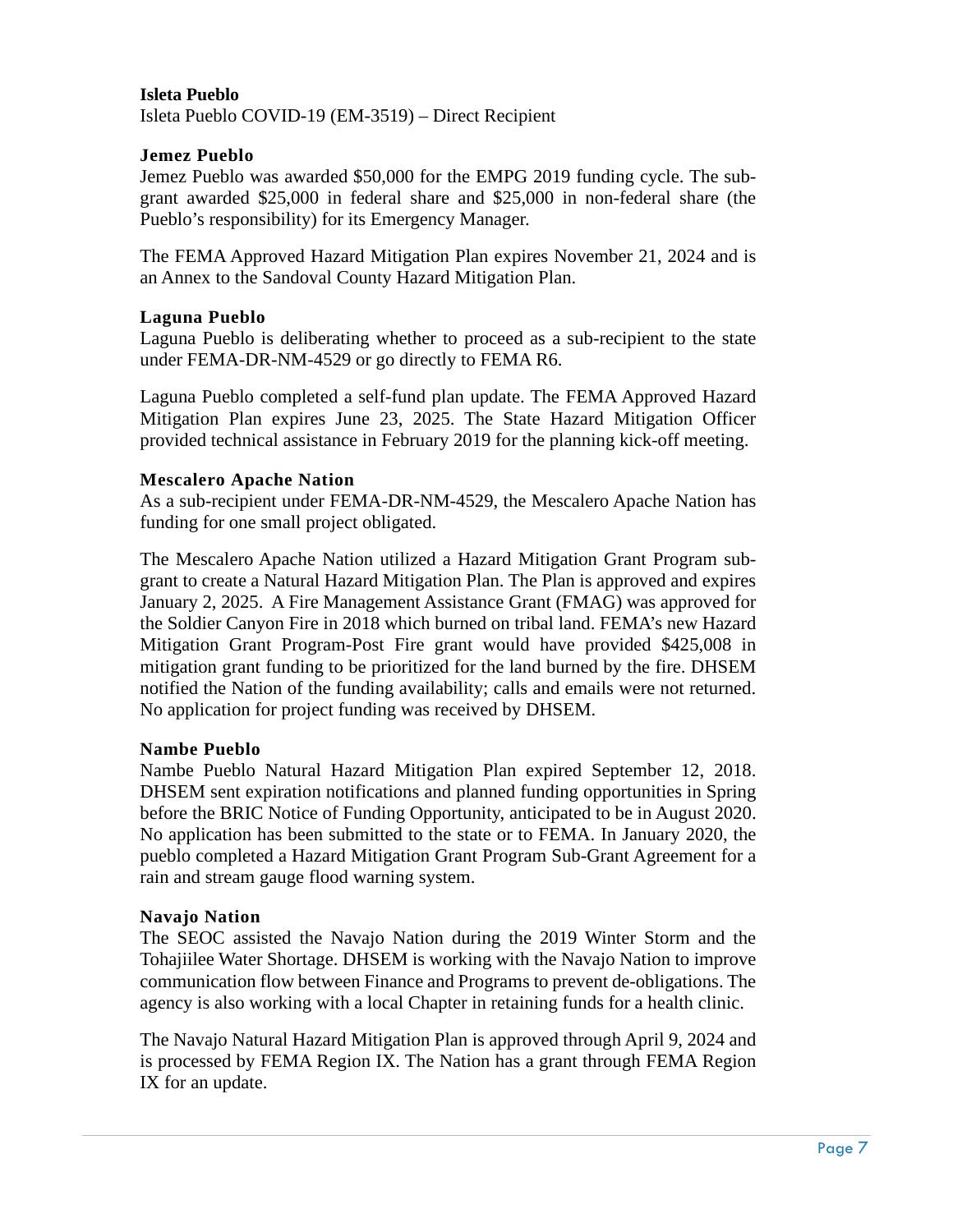#### <span id="page-8-0"></span>**Ohkay Owingeh**

Ohkay Owingeh has a FEMA Approved Hazard Mitigation Grant Plan that expires December 3, 2022. The Tribe chose to self-fund, despite having a Sub-Grant Agreement to cover the cost of developing the Plan.

#### <span id="page-8-1"></span>**Picuris Pueblo**

Pueblo of Picuris COVID-19 (EM-3500) – Direct Recipient

Picuris Pueblo wrote a participation letter to be included in the Taos County Mitigation Plan. Taos County secured a sub-grant agreement through DHSEM; however, Taos County is not including Picuris Pueblo as an active participant. Mitigation Program staff informed the Pueblo that it could submit a new Notice of Interest and an application for a Sub-grant.

#### **Pojoaque Pueblo**

Pojoaque Pueblo requested withdrawal form FEMA-DR-NM-4529.

Pojoaque Pueblo had a Hazard Mitigation Grant Program sub-grant to update the Natural Hazard Mitigation Plan (original plan expired in 2012). The Pueblo withdrew from the sub-grant in December 2018 with the stated intent to apply directly to FEMA Region VI.

#### <span id="page-8-2"></span>**Sandia Pueblo**

Pueblo of Sandia COVID-19 (EM-3520) – Direct Recipient

Sandia Pueblo has a FEMA Approved Hazard Mitigation Plan that expires November 21, 2024. It is an Annex to the Sandoval County Hazard Mitigation Plan.

Sandia Pueblo was awarded \$61,500, for the EMPG 2019 funding cycle. The subgrant awarded \$30,750 in federal share and \$30,750 in non-federal share (the Pueblo's responsibility) for its Emergency Management Specialist position. Due to the vacancy, the Pueblo requested and was approved to accomplish emergency management tasks utilizing a contractor.

#### **San Felipe Pueblo**

Pueblo of San Felipe COVID-19 (EM-3521) - Direct Recipient

San Felipe Pueblo has a FEMA Approved Hazard Mitigation Grant Plan that expires September 23, 2024. It is self-funded.

#### <span id="page-8-3"></span>**Santa Ana Pueblo**

Santa Ana Pueblo requested withdrawal from FEMA-DR-NM-4529.

The Pueblo has a Hazard Mitigation Grant Program Sub-grant to create the Natural Hazard Mitigation Plan. FEMA provided feedback in January 2019 on corrections needed for the Plan to meet the federal requirements. Because there was no FEMA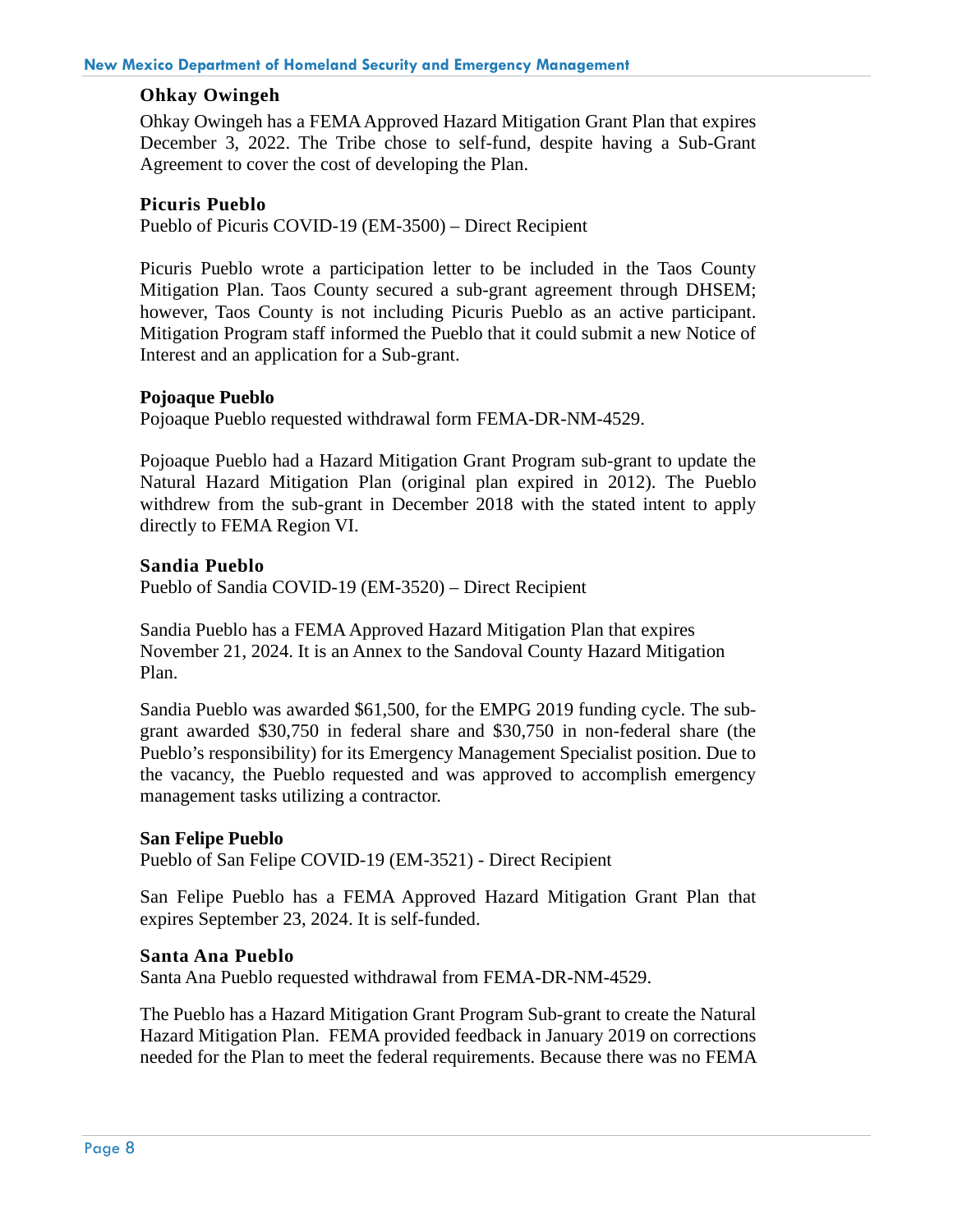approval of the Plan, all available funds could not be reimbursed to the Pueblo. The sub-grant was closed.

#### <span id="page-9-0"></span>**Santa Clara Pueblo**

Santa Clara Pueblo COVID-19 (EM-3485) – Direct Recipient.

In an unprecedented action, FEMA R6 allowed the State of New Mexico and the Pueblo of Santa Clara to transition the Pueblo's projects from two state and federal Declarations—DR-4047 (severe flooding in August 2011) and DR-4079 (severe flooding in August 2012)—thereby allowing the Pueblo to be a direct grantee/applicant with FEMA R6. Santa Clara Pueblo will complete the required recovery activities identified in the project, including worksheets and managing the grants through close out. The transfer allows the Pueblo to request a larger Federal Award amount.

The Recovery program has transferred numerous project worksheets under FEMA DR 4047 and 4079, to Santa Clara Pueblo. The Pueblo will complete the required recovery activities identified in the project worksheets and manage the grants through close out.

Santa Clara Pueblo Hazard Mitigation Plan is approved through October 28, 2023. The Pueblo has a Sub-grant Agreement for design and construction of a \$3 million Flood Mitigation Project. The Pueblo submitted a request to increase the cost of the project to implement additional flood mitigation activities and utilize additional available Federal and state funding. FEMA Headquarters denied the request; therefore, additional funding was not awarded. The Pueblo, DHSEM and FEMA R6 supported the extension and additional funding.

#### <span id="page-9-1"></span>**Santo Domingo Pueblo**

As a sub-recipient under FEMA-DR-NM-4529, Santo Domingo Pueblo has concerns about the non-congregate sheltering it is providing for its citizens, as well as with food purchases and distribution. DHSEM Recovery Staff are working with the Pueblo and FEMA R6 on resolution of concerns.

Santo Domingo Pueblo has a FEMA Approved Hazard Mitigation Plan that expires November 21, 2024. It is an Annex to the Sandoval County Hazard Mitigation Plan.

Santo Domingo Pueblo was awarded \$50,000, for the Emergency Management Performance Grant (EMPG) 2019 funding cycle. The Sub-grant awarded \$25,000 in federal share and \$25,000 in non-federal share (the Pueblo's responsibility) for their Emergency Manager. Unfortunately, after technical assistance was provided, the Pueblo did not sign the Sub-grant and DHSEM closed the Sub-grant after nine months.

#### **Taos Pueblo**

Taos PuebloCOVID-19 (EM-3510) – Direct Recipient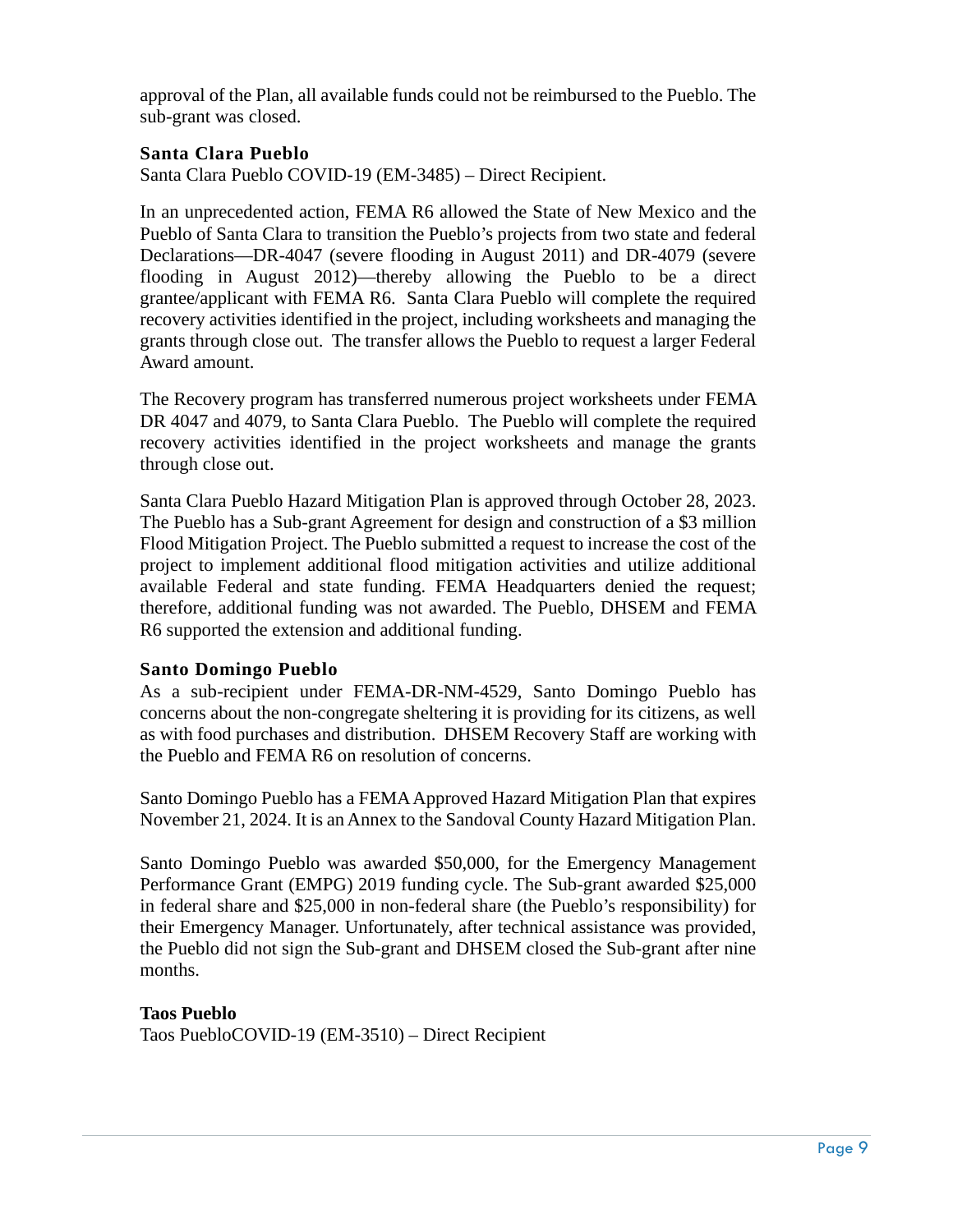Taos Pueblo has a FEMA Approved Hazard Mitigation Plan that expires December 15, 2023. The Pueblo had a Sub-grant Agreement to cover the cost of developing the Plan.

Taos Pueblo was awarded \$50,000, as requested, for the Emergency EMPG 2020 funding cycle. The sub-grant awards \$25,000 in federal share and \$25,000 in nonfederal share (the Pueblo's responsibility) for their Emergency Management Coordinator.

#### <span id="page-10-0"></span>**Zia Pueblo**

During an August 20, 2016 monsoon season flooding event the Pueblo's water system was severely damaged by extreme floodwater flow and flood-borne debris impacting a pylon pedestal and causing a support pier/pylon to twist slightly and displace from vertically true. The water system is composed, in part, of a flume/aqueduct facility which conveys water from Zia Lake reservoir across the Rio Jemez to a concrete-lined acequia/irrigation ditch (South Ditch) to provide water for irrigation and a potential water source in the event of a requirement for wildfire suppression south of the Rio Jemez.

DHSEM recovery staff continues coordination activities with Zia Pueblo staff, U.S. Bureau of Reclamation, and the U.S. Army Corps of Engineers by conducting Hydrology and Hydraulic (H&H) studies used to develop engineering designs and costs funded by a federal grant. DHSEM staff are evaluating the use of State Disaster Assistance Program funds for repair of the system.

The Pueblo has a FEMA Approved Hazard Mitigation Grant Plan that expires January 12, 2025. The Pueblo had a Sub-grant Agreement to cover the cost of developing the Plan.

Zia Pueblo was awarded \$50,000, for the Emergency Management Performance Grant (EMPG) 2019 funding cycle. The sub-grant awarded \$25,000 in federal share and \$25,000 in non-federal share (the Pueblo's responsibility) for their Emergency Manager. Unfortunately, after technical assistance was provided, the Pueblo did not sign the sub-grant and DHSEM closed the sub-grant after nine months.

#### **Zuni Pueblo**

Zuni Pueblo COVID-19 (EM-3506) – Direct Recipient

Zuni Pueblo has a Hazard Mitigation Grant Program sub-grant to write a Natural Hazard Mitigation Plan. The Pueblo has submitted the Plan to FEMA R6 for review.

Zuni Pueblo was awarded \$50,000, for the Emergency Management Performance Grant (EMPG) 2019 funding cycle. The sub-grant awarded \$25,000 in federal share and \$25,000 in non-federal share (the Pueblo's responsibility) for their Emergency Manager.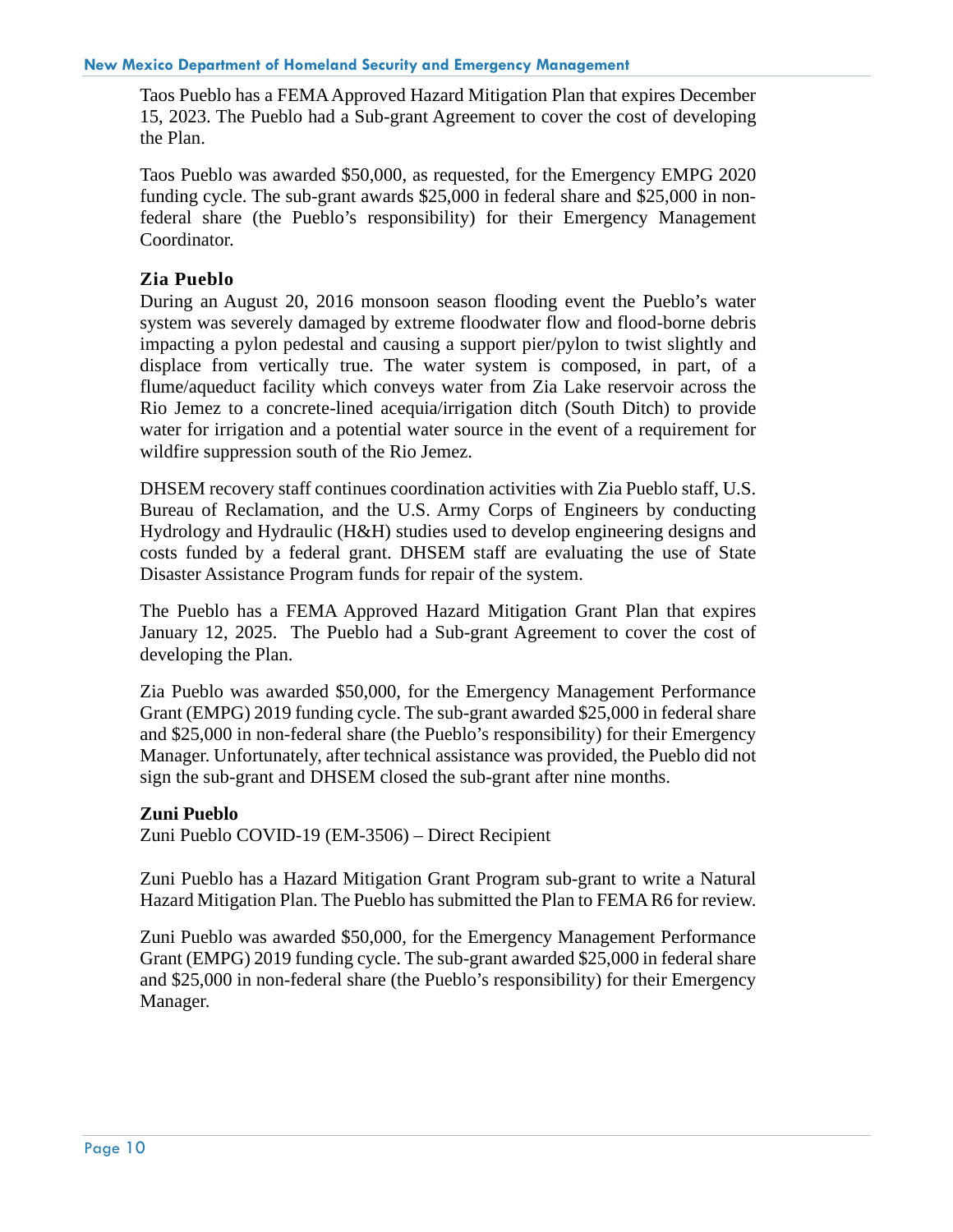# <span id="page-11-1"></span><span id="page-11-0"></span>DHSEM ADMINISTERED AVAILABLE GRANTS

DHSEM either administers, or is knowledgeable about, the below grants. Pueblos, Tribes and Nations may be eligible for these grants depending on the specific grant year criteria. If Tribal stakeholders are taking advantage of these grants, the description is included in the section above for each entity.

#### **Hazard Mitigation Grant Program (HMGP)**

The HMGP offers financial assistance to implement measures that will permanently reduce or eliminate future damages and losses from natural hazards through safer building practices and through improving existing structures and supporting infrastructure. A sub-grantee to the State, Tribe or Nation is limited to 5% subrecipient management cost (100% federal share), as calculated from the total project cost. The project would be awarded at a 75% federal, 25% non-federal share. If a Tribe or Nation requests a direct Presidential Disaster Declaration, it can also request a direct HMGP award. In this case, Management Costs are 10% of all projects submitted at 100% federal share.

Tribes and Nations can apply directly to FEMA for Hazard Mitigation Assistance Grants if FEMA has an approved Hazard Mitigation Plan. Tribal Mitigation Plans must meet the requirements of 44 CFR 201.7. A status of mitigation planning and projects for Tribes and Nations within the state can be found in the section above.

#### <span id="page-11-2"></span>**Hazardous Materials Emergency Preparedness (HMEP)**

The HMEP increases the emphasis on transportation for ongoing efforts for the improvement of the capability of communities to plan for, and respond to, the full range of potential risks posed by accidents and incidents involving hazardous materials.

#### <span id="page-11-3"></span>**Emergency Management Performance Grants (EMPG)**

The EMPG is used to sustain and enhance all-hazards emergency management capabilities. The eligible activities are for the development of a comprehensive emergency management program, including planning, organization (salary and benefits), exercise, training, and equipment. For the past few years, due to limited funding, DHSEM has prioritized salary and benefits for flow-through to tribal and local emergency management programs.

The sub-recipient is responsible for matching the grant at a cost share of 50%. EMPG funding allows tribes to build internal capacity to become National Incident Management System (NIMS) compliant and to create a Threat Hazard Identification Risk Assessment (THIRA). NIMS and THIRA compliance are required for FEMA preparedness grant funding eligibility through DHSEM.

#### <span id="page-11-4"></span>**Fire Management Assistance Grant (FMAG)**

The FMAG is for suppression, management and control of any fire burning on publicly- (non-federal) or privately-owned forest or grassland that threatens destruction that constitutes a major disaster.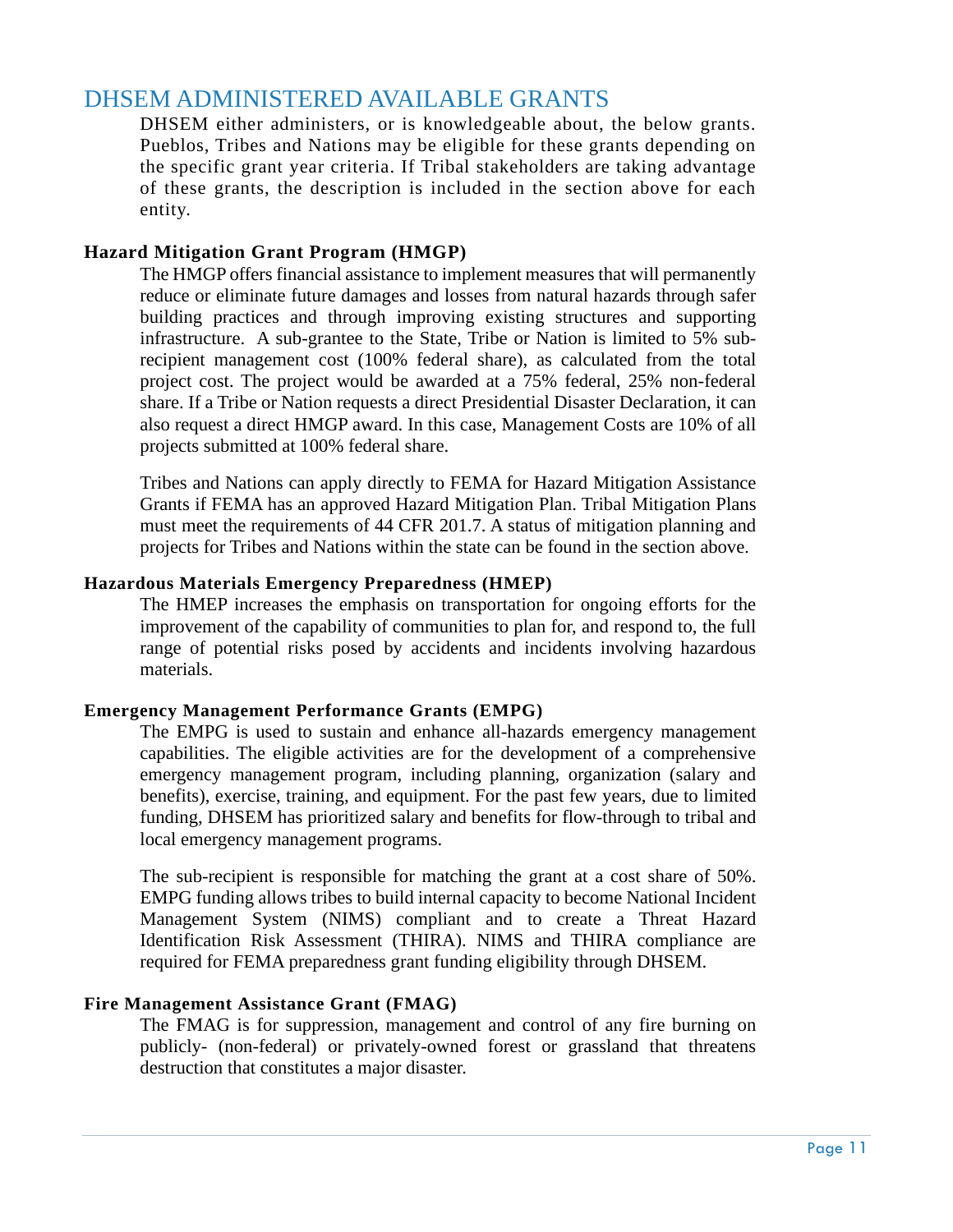#### <span id="page-12-0"></span>**Flood Mitigation Assistance (FMA)**

The FMA is to reduce or eliminate the long-term risk of flood damage to structures insured under the National Flood Insurance Program (NFIP). This grant is only open to Zuni Pueblo, as it is the only Tribe in New Mexico that participates in the NFIP.

#### <span id="page-12-1"></span>**Pre-Disaster Mitigation (PDM)**

The PDM was discontinued in 2019. It promoted implementation of activities designed to reduce injuries, loss of life, and damage and destruction to property from natural hazards. Tribes and Nations could apply direct to FEMA if they had a FEMA approved Hazard Mitigation Plan. Management Costs were made available at 75% federal and 25% non-federal. If the Tribe or Nation met FEMA's definition of 'small impoverished community', the Management Cost is 90% federal and 10% non-federal.

#### **Building Resilient Infrastructure and Communities (BRIC)**

The first BRIC will be released in 2020, as a replacement for the PDM. Information will be available when the NOFO is released. A Tribal set-aside amount may be included, which is available annually for Tribes or Nations to apply for. Any project over the set-aside amount would be placed in national competition.

#### <span id="page-12-2"></span>**State Homeland Security Grant Program (SHSGP)**

The SHSGP is for planning, organization, equipment, training and exercises related to core capability deficiencies identified in the New Mexico Threat and Hazard Identification and Risk Analysis (THIRA) and the Stakeholder Preparedness Report (SPR). The THIRA/SPR are key elements of the national preparedness architecture, including the National Preparedness Gail, The National Incident Management System and the National Planning Frameworks. The implementation of state homeland security strategies and key elements of the national preparedness architecture, including the National Preparedness Goal, the National Incident Management System and the National Planning Frameworks.

The grant remains focused on providing support to local agencies/partners including tribal entities, with a focus on supporting responses to acts of terrorism in the state; applications from our partners require a clearly defined nexus to terrorism to be eligible for this grant. NIMS and THIRA compliance are required to be eligible for this grant.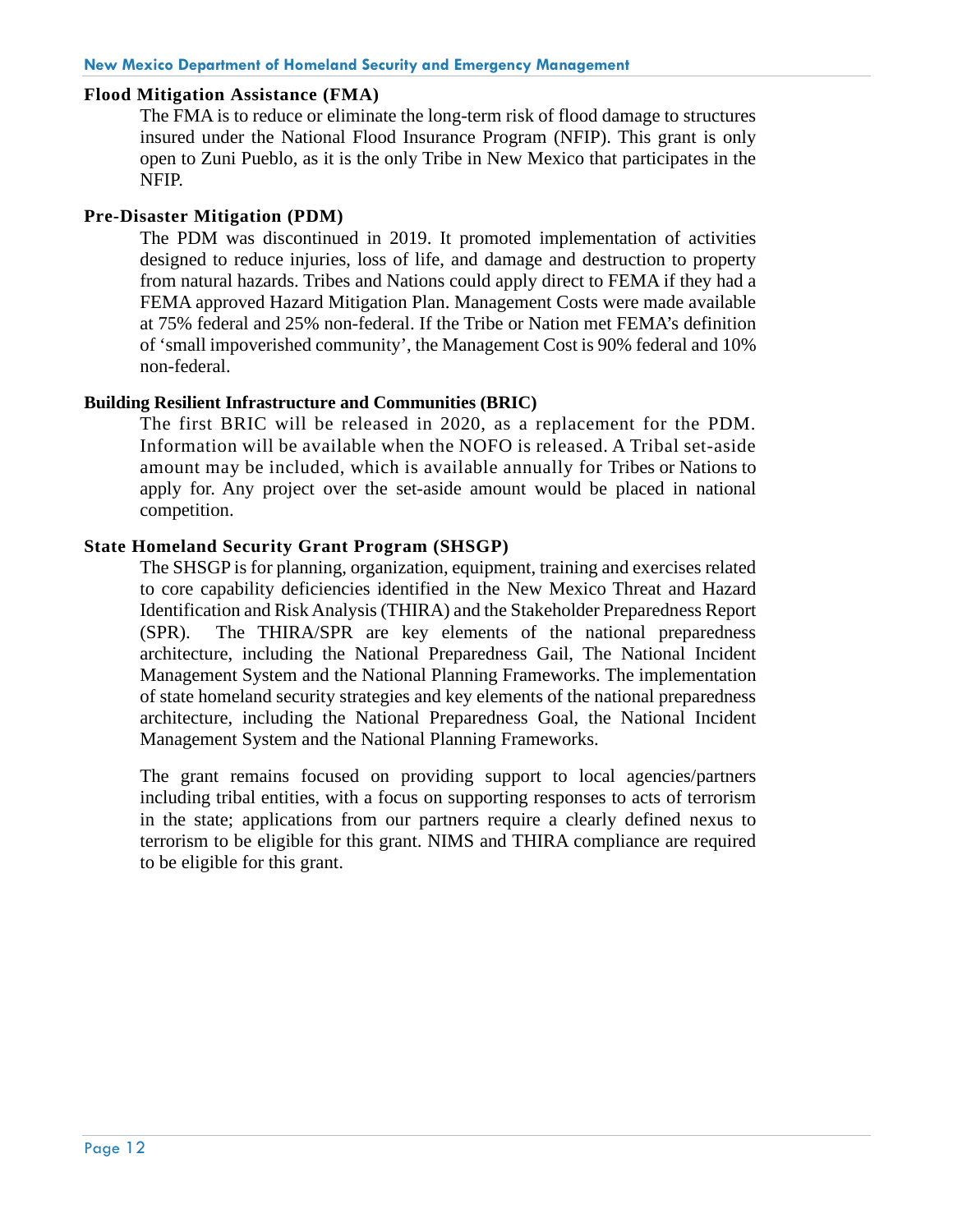# <span id="page-13-0"></span>PROGRAM SUMMARY

#### <span id="page-13-1"></span>**ADMINISTRATIVE SERVICES BUREAU (ASB)**

The ASB oversees support functions for all operational units and includes the Grants Management Unit and the Financial Services Unit.

#### **Grants Management**

This unit is responsible for federal grant applications, management, and compliance. It manages over 40 active disaster and non-disaster grants and over 2,500 disaster and non-disaster sub-grants.

#### **Financial Services Unit**

This unit oversees Accounts Payable, Accounts Receivable, Purchasing, Procurement, Accounting, and Auditing. The Unit also creates and manages the Operating Budget and Grant Budgets.

#### <span id="page-13-2"></span>**PREPARDENESS BUREAU**

The Preparedness Bureau is the largest Bureau at DHSEM. Below is a summary of each program and the services that are available to all local and tribal governments within the State of New Mexico.

#### **Local Preparedness Program**

This program provides technical assistance for local and tribal emergency management programs through a continuous cycle of planning, training, equipping, exercising, evaluating and taking action to correct and mitigate.

Local Preparedness Coordinators are assigned to the six DHSEM Preparedness Areas across the state. Tribal outreach and technical assistance are shared amongst the Local Preparedness Program staff. The full time Tribal Liaison that reports to the Cabinet Secretary is responsible for assuring consistent messaging from the Local Preparedness Program.

Local Preparedness Coordinators provide technical assistance with:

- Development of comprehensive emergency management work plans;
- Capability development based on emergency management shortfalls;
- National Incident Management System (NIMS) compliance;
- Planning, training and exercise, grant applications, and performance reporting;
- Exercise design, assessments and after-action reports/improvement plans;
- Identification of valid mitigation projects;
- Threat Hazard Identification and Risk Assessments (THIRA);
- Training and exercise needs assessments;
- Coordination with DSHEM Training and Exercise Officers;
- Development of comprehensive all hazard emergency operations plans; and,
- Typing of resource assets.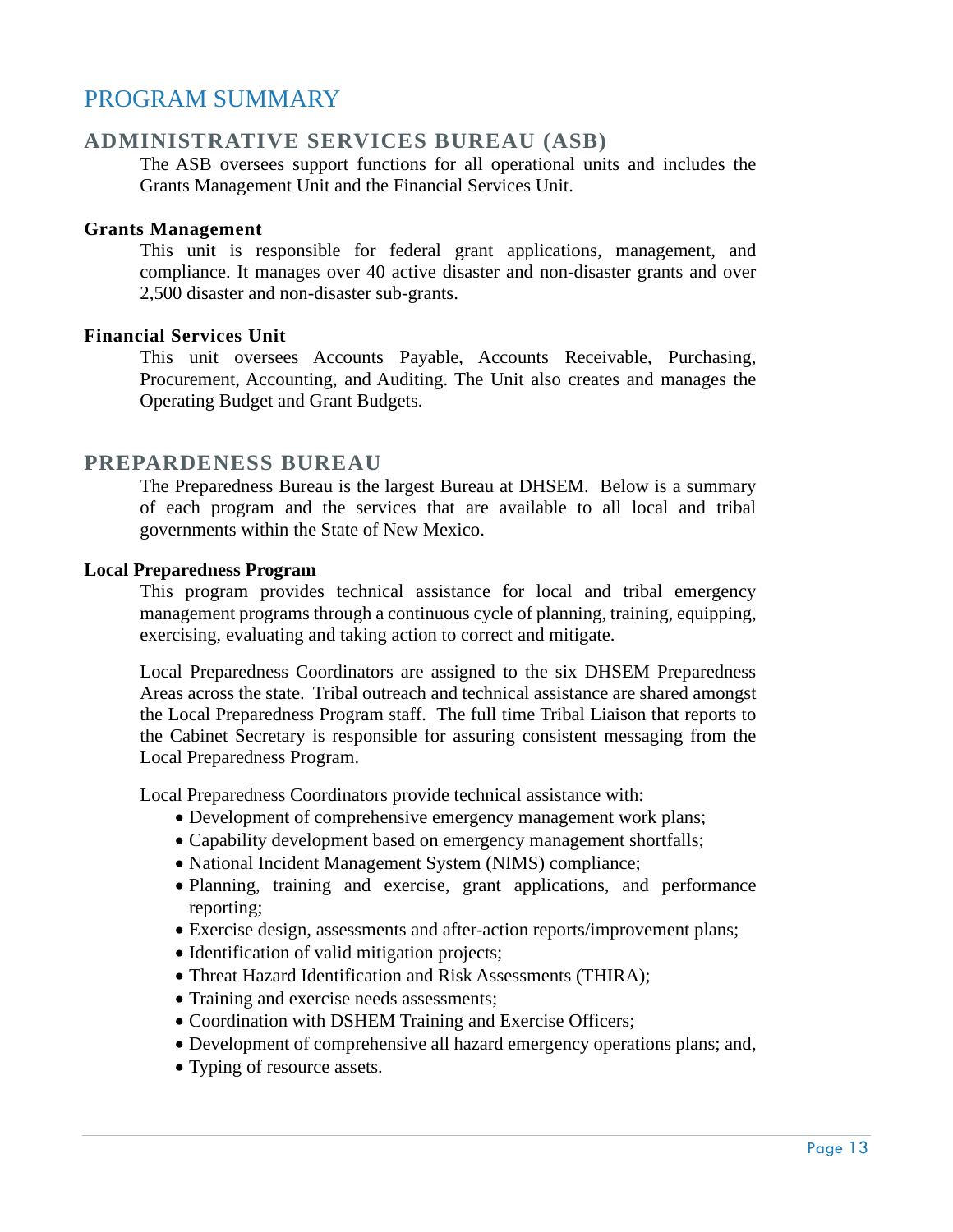#### <span id="page-14-0"></span>**Citizen Corps**

New Mexico is an active participant in the Citizen Corps Program. This program's core value is to educate the people of New Mexico about disasters and assist them with protecting themselves and their families and neighbors during and after a disaster. Citizen Corps also connects volunteers with the Emergency Management Community of First Responders so individuals might be knowledgeable to assist during our greatest time of need.

Its mission is to provide opportunities for citizens to engage in education, training, and volunteer service in partnerships with first responder agencies and volunteer organizations at the local level. Citizen awareness of, and involvement in, preparedness, prevention, response and recovery plans and actions will result in stronger, safer communities.

Citizen Corps programs and unique local initiatives are coordinated locally by Citizen Corps Councils—a forum for representatives of fire, rescue, law enforcement, health, education, business, local and tribal government, and volunteer management to identify local needs and coordinate training and volunteer opportunities for the community.

Sandia Pueblo is a member of the New Mexico Citizen Corps Council.

#### <span id="page-14-1"></span>**New Mexico Youth Preparedness Council**

The Youth Preparedness Council provides youth an opportunity to serve on a State council; to complete youth preparedness projects; to voice their opinions, experiences, ideas, solutions, and questions about youth disaster preparedness; and to participate in the Youth Preparedness Council Summit. The Council has similar roles and responsibilities as the FEMA Youth Preparedness Council. In this way, DHSEM encourages and helps to prepare youth to apply to become FEMA Youth Preparedness Council members and New Mexico representatives.

#### <span id="page-14-2"></span>**Youth Preparedness Council Summit**

The Youth Preparedness Council Summit is usually held annually every summer; due to COVID restrictions, no Summit was held in 2020. The Youth Preparedness Council Summit will be held annually every summer. The Summit will provide an opportunity for Council members to meet other council members, NM DHSEM representatives, and emergency management mentors. The emergency management mentors will be the primary NM DHSEM support contacts and mentors for the Council members. Sessions during the Summit will provide an opportunity for Council members to meet other council members and mentors; share their experiences, ideas, solutions, and questions; and prepare for activities they will do during their term on the Council. Each Council member must have parent/guardian approval to attend the Summit.

Santo Domingo Pueblo attended the Youth Preparedness Council Summit: two adults and 14 youths attended June 10 through June 14, 2019 at Eastern New Mexico University.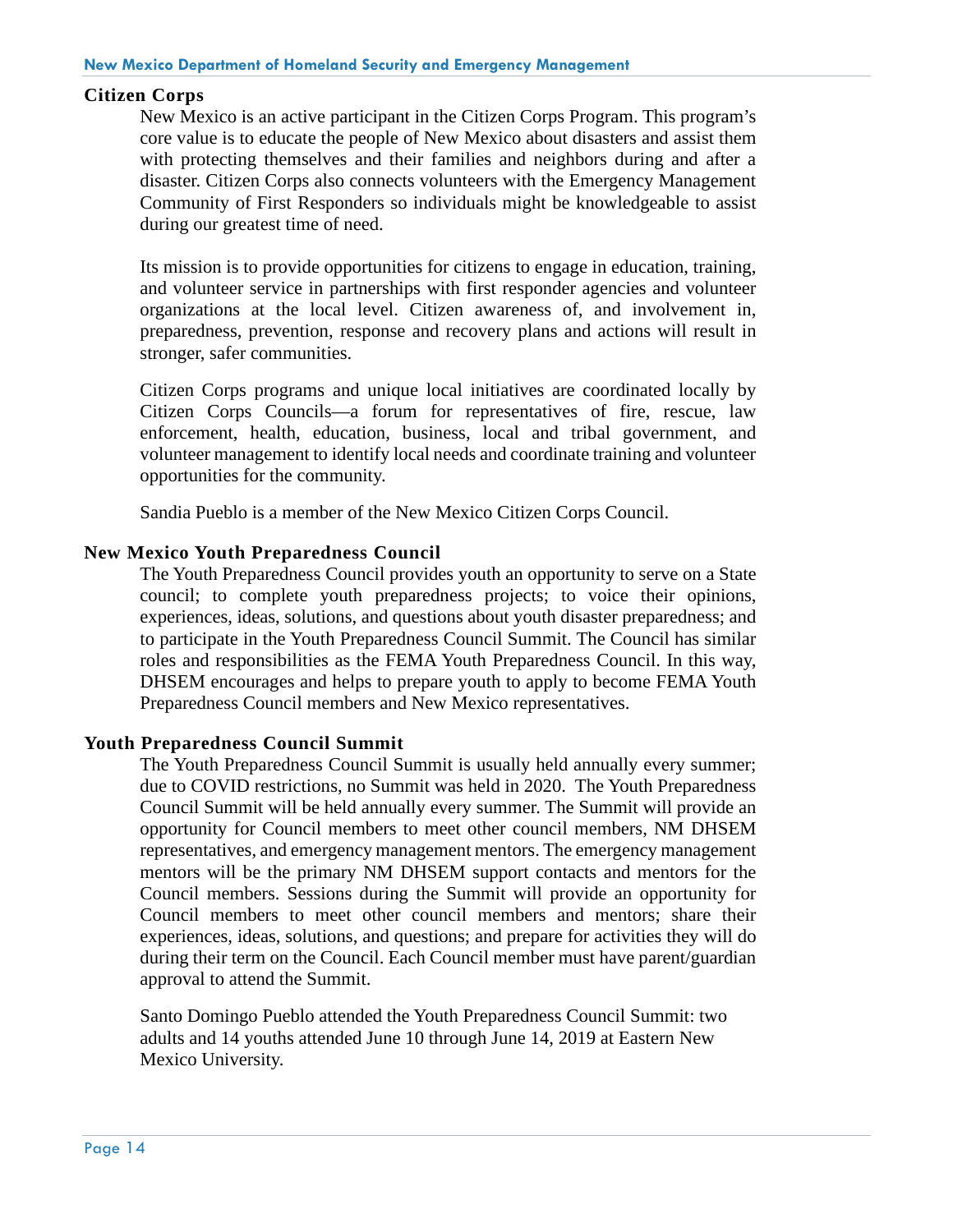#### <span id="page-15-0"></span>**Teen Community Emergency Response Team (CERT)**

The Teen CERT concept was created to address preparedness and response capabilities from within high schools. While many schools have taken measures to provide for site security analysis and equipment, more effort is needed to train staff and students in school security and emergency response procedures, and to involve youth in the State's overall emergency preparedness and response plans. Teen CERT aims to train students in emergency preparedness and basic response to ensure that they have the skills needed to protect themselves, and assist others, in the event of an emergency. Teen CERT programs can support a school's emergency operations plan and assist emergency services personnel, thus providing valuable surge capacity to local first responders when needed.

Sandia Pueblo and Santo Domingo Pueblo have started a Teen Community Emergency Response Team (CERT).

### <span id="page-15-1"></span>**TRAINING AND EXERCISE UNIT**

#### <span id="page-15-2"></span>**Homeland Security Exercise and Evaluation Program (HSEEP)**

The DHSEM uses the HSEEP as the methodology for designing, developing, conducting and evaluating exercises. The HSEEP is a capabilities-based and performance-based exercise program that provides a standardized policy, methodology, and terminology for exercise design, development, conduct, evaluation, and improvement planning. New Mexico's HSEEP Matrix identifies the documents and submission timeline necessary to be HSEEP consistent.

The HSEEP methodology is based on a Multi-Year Training and Exercise Plan which is developed/reviewed/revised at a yearly Training and Exercise Planning Workshop. The multi-year plan uses a progressive, whole community approach in which training and exercise activities focus on increasing competency in specific capabilities by escalating exercise complexity. Exercise types include Seminars, Workshop, Tabletop, Drill, Games, Functional and Full-Scale Exercises. Tribal partners are always encouraged to participate, and state assistance is available for Tribal-sponsored exercises.

#### <span id="page-15-3"></span>**Training Program**

The Training Division strives to meet the educational and skill building capabilities of the first responder community of New Mexico. The courses offered cover various emergency management and domestic preparedness training needs. Many Tribal partners participate every year in these preparedness training classes. The department works with the Exercise Division to augment designated capabilities. The Training Division's primary focus is to enhance local or tribal government knowledge and ability to prevent, protect, respond, and recover from nature caused man-made disasters or emergencies that might occur in their respective territory.

The DHSEM annually sponsors the Training and Exercise Planning Workshop, which is intended to serve as an interactive opportunity for the local and tribal emergency management communities to work with state, federal, private, and nongovernmental partners to design a multi-year training and exercise schedule,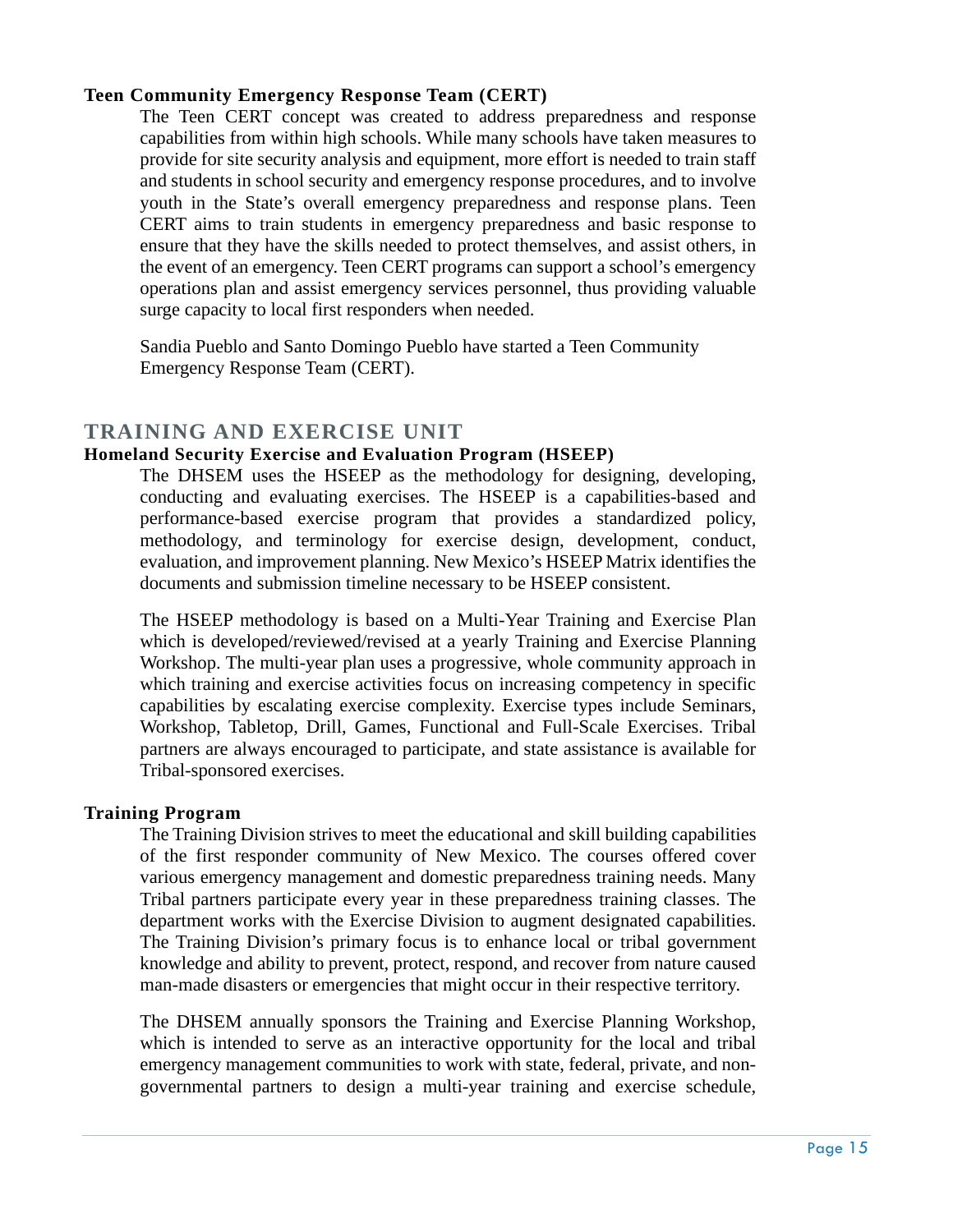supported by comprehensive planning initiatives to build capabilities throughout the state and support the State Preparedness Report and the State Threat Hazard Identification Assessment.

The web-based DHSEM Training Management System, "Preparing New Mexico", contains a module to track participation at local, tribal, and state governments. For additional information, please visit the Prepare New Mexico website, [https://www.preparingnewmexico.org.](https://www.preparingnewmexico.org/)

DHSEM continues to coordinate with the National Emergency Training Center (NETC). These courses are offered at FEMA's Emergency Management Institute in Emmitsburg, MD. Please note, not all courses may be available every year.

L552 Continuity of Operations (COOP) for Tribal Governments. This course provides tribal representatives with an understanding of how to develop and implement a Continuity of Operations program to ensure continuity of community essential functions across a wide range of emergencies and events.

E580, Emergency Management Framework for Tribal Governments. This course provides tribal leaders with a basic understanding of emergency management principles and their role in leading and directing their Tribes in implementing comprehensive emergency management systems.

E581, Emergency Management Operations for Tribal Government. This course assists Tribal officials to develop organizational structures, operational procedures, and resources for effective emergency management operations. Emergency management and response personnel develop a deeper understanding of emergency management operations. Special emphasis is placed on developing standard operating procedures and using these procedures to test operational readiness.

E582, Mitigation for Tribal Governments. This course provides tribal representatives with an understanding of mitigation concepts and techniques for protecting their communities from all hazards. The course will cover the use of hazard identification and risk analysis for mitigation planning and provide examples of tribal mitigation successes. The course will also provide an overview of FEMA mitigation programs as opportunities for further reducing risk to all hazards in their community.

E344, Protecting Tribal Communities. This course provides Tribal members and their representatives with an overview of FEMA's mitigation programs, to outline tribal mitigation responsibilities, and to discuss opportunities for achieving mitigation successes. The course will cover mitigation planning, the National Flood Insurance Program (NFIP), and mitigation grant programs.

Independent Study (IS) 650 Building Partnerships with Tribal Governments. This course is designed to provide the basic knowledge to build effective partnerships with tribal governments and to work in concert with them to protect native people and their property against all types of hazards. Tribal representatives speak about their history, their culture, their way of life, and what people need to know to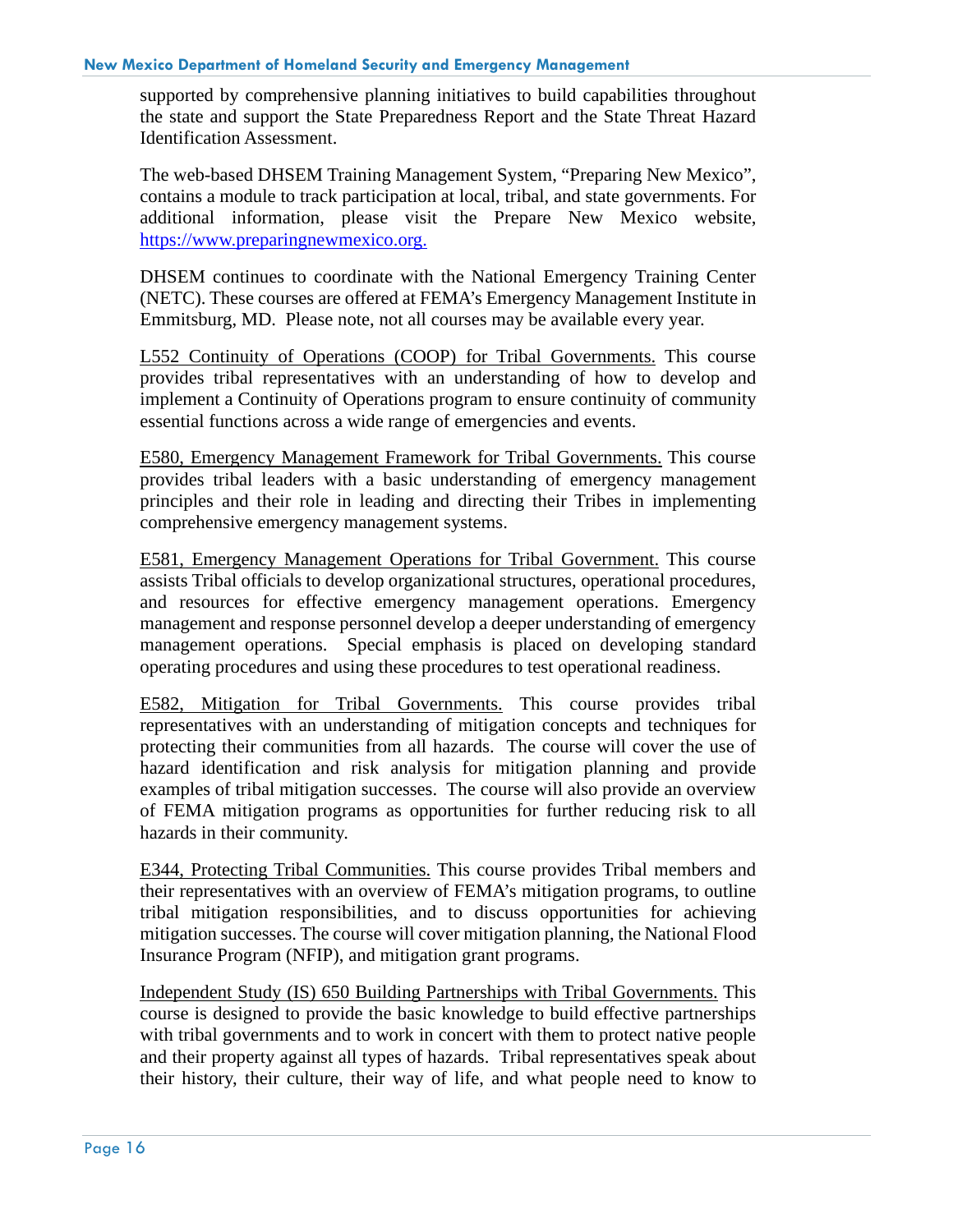develop good relationships with them. What they say will provide insight into a people who have endured great suffering and challenges but remain proud and committed to taking care of one another, their land, and their traditions.

There are currently five courses in the EMI Tribal Curriculum:

| E/L0580 | <b>Emergency Management Framework</b><br>for Tribal Governments   |
|---------|-------------------------------------------------------------------|
| E/L0581 | <b>Emergency Operations for Tribal</b><br>Governments             |
| E/L0582 | <b>Mitigation for Tribal Governments</b>                          |
| L0583   | <b>Emergency Management Overview for</b><br><b>Tribal Leaders</b> |
| L0552   | Continuity of Operations (COOP) for<br><b>Tribal Governments</b>  |

"E" courses are only offered in-person at EMI in Maryland. "L" courses are offered locally, with instructors from EMI traveling out to local jurisdictions, on request, when available. A course that is "E/L" is one that could be either in-person in Maryland or brought out locally, if an instructor was available.

For more information, see: [https://training.fema.gov/tribal/default.aspx.](https://training.fema.gov/tribal/default.aspx)

# <span id="page-17-0"></span>**MITIGATION UNIT**

#### **Hazard Mitigation**

Hazard mitigation is a sustained action taken to reduce or eliminate long-term risk to people and property from hazards and their effects. Mitigation identifies actions which will have a long-term impact on an event or incident.

Hazard mitigation measures fall into six general categories: 1) Preventive measures, 2) property and protection measures, 3) public education and awareness, 4) natural resource protection, 5) emergency services, and 6) structural projects.

The Mitigation Unit coordinates and administers statewide floodplain management, hazard mitigation planning and project programs. Personnel in the Mitigation Unit assist with the identification and promotion of structural and non-structural mitigation practices to reduce the short- and long-term adverse impacts of natural hazard events. Unit personnel provide technical assistance throughout the entire mitigation project life from assisting with the identification of viable projects that will alleviate future damages, through providing oversight of the development of a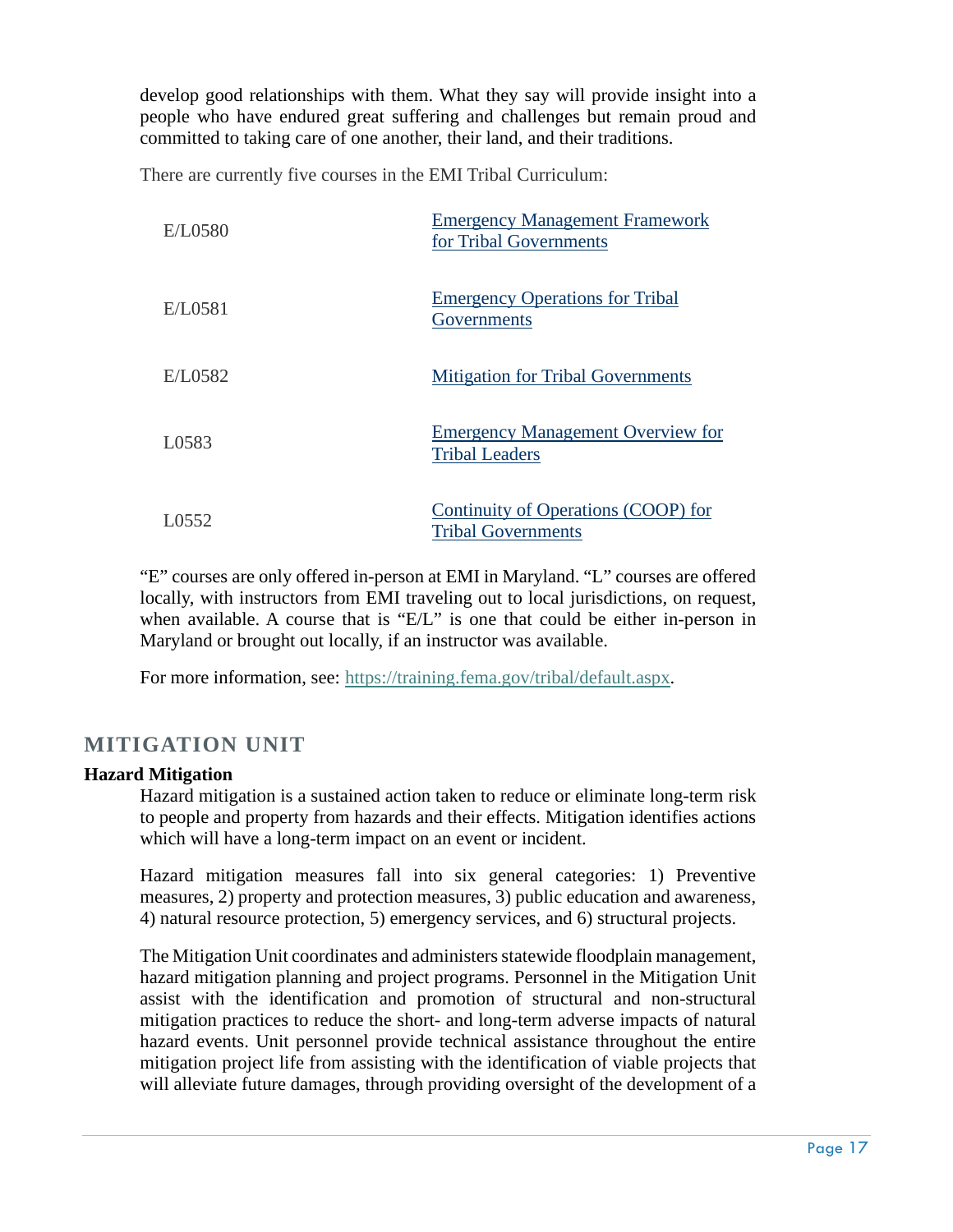project application ensuring compliance with program policy and professional design standards, to conducting site visits during construction to ensure all approved project plans are being followed through a final project inspection.

There are currently 13 Pueblos, Tribes and Nations that have FEMA approved Hazard Mitigation Plans. Having this FEMA approved plan is one of the requirements for a direct disaster declaration from the President of the United States and for receiving FEMA mitigation funding to implement projects.

#### **Floodplain Management**

DHSEM works with local and tribal communities to provide technical assistance for the implementation and management of National Flood Insurance Program (NFIP) policies. FEMAmanages the NFIP aimed at reducing the impact of flooding on private and public structures by providing affordable insurance to property owners, renters and businesses and by encouraging communities to adopt and enforce floodplain management regulations.

Participation in the NFIP requires communities to adopt specific requirements on development within the Special Flood Hazard Area (SFHA) which is designated as the land in the floodplain subject to a 1 percent or greater chance of flooding in any given year.

The State of New Mexico currently has 104 NFIP participating communities. Zuni Pueblo is the only tribal community participating in the NFIP to date.

# <span id="page-18-0"></span>**TECHNOLOGICAL HAZARDS PROGRAM**

#### **Waste Isolation Pilot Plant (WIPP) Program**

WIPP is a sophisticated salt mine where waste is emplaced in tunnels and rooms 2,150 feet below the surface. The underground area is in the middle of a 2,000-footthick salt formation. This formation has been geologically stable for 200 million years and is expected to remain stable for the next several million years. WIPP is the nation's repository for "defense-related" transuranic wastes.

Since 1989, the State of New Mexico has been working, internally and with a coalition of western states through the Western Governors' Association, to develop a transportation system whose goal is the safe and uneventful transport of radioactive materials through western states. The WIPP Transportation Safety Program is a cooperative effort among the shipment-corridor states, tribes, local officials and the Department of Energy (DOE). The program goes beyond what is required by law and has been proven through actual use in other radioactive waste shipping campaigns. There is not a shipment on the road that will have undergone as much scrutiny by transportation safety specialists as WIPP shipments. In a July 1989 report, the prestigious National Academy of Sciences WIPP Panel said, *"[t]he system proposed for transportation of TRU waste to WIPP is safer than that employed for any other hazardous material in the United States today and will reduce risk to very low levels."*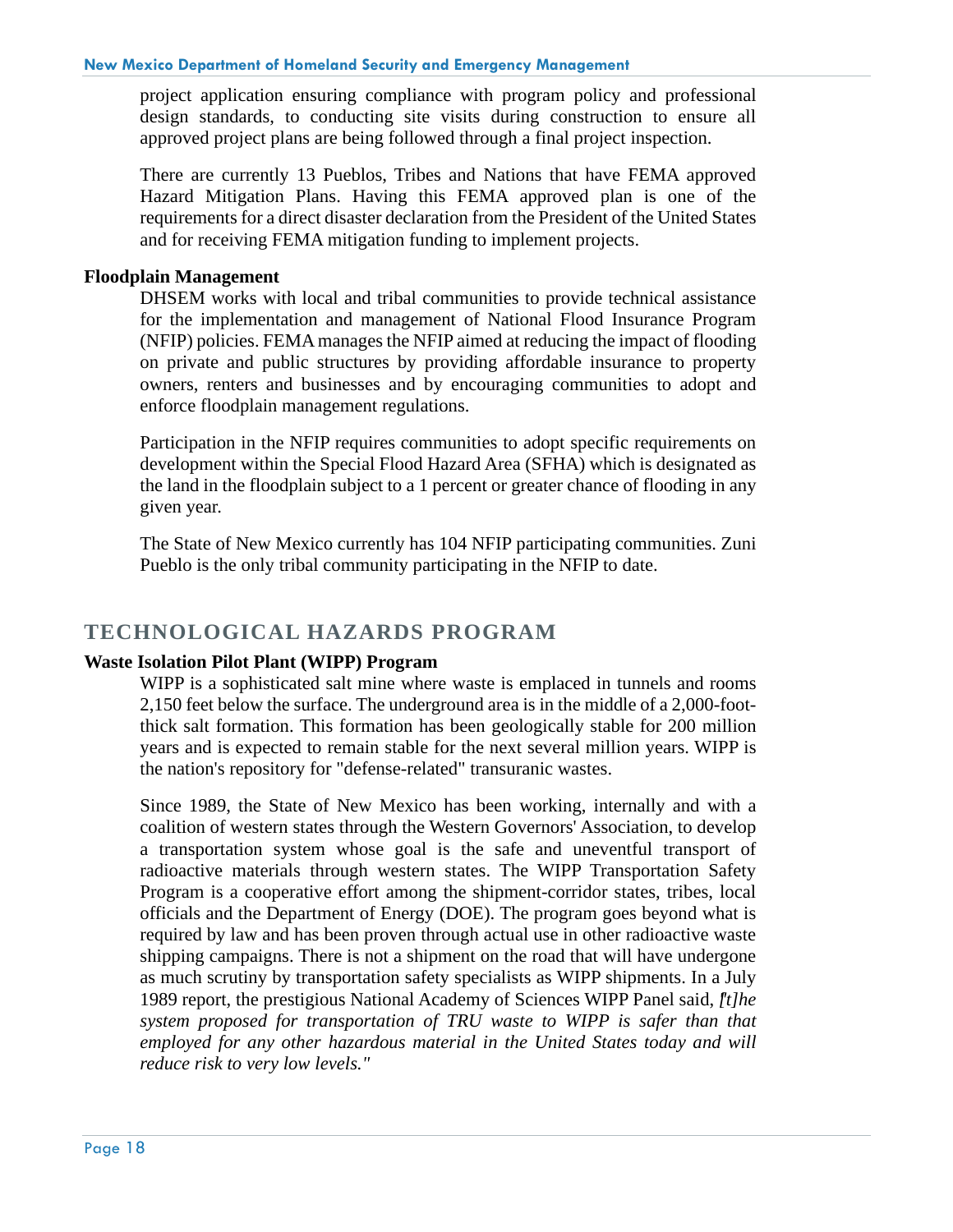#### **WIPP Working Group**

The WIPP Working Group (WWG) is comprised of classified staff at each of the five agencies that participate in the radioactive waste consultation task force and is the primary vehicle for the collaborative management of the WIPP transportation safety program. New Mexico's Department of Homeland Security and Emergency Management responsibilities include:

- Assisting the WIPP Working Group in arranging for, organizing, and conducting WIPP training exercises;
- Aiding in establishing Radiological Training classes for WIPP route communities' first responders;
- Assisting other WIPP Working Group members in the trainings they provide; and,

Assisting the WIPP Working Group in reviewing or developing hazmat response SOPs for local communities.

Emergency preparedness is a significant part of the WIPP Transportation Safety Program. While the shipments are conducted in such a way as to prevent accidents from occurring, if one does take place, local responders will be prepared to respond quickly, safely, and effectively. Due to an expanded role of the WIPP to transport Remote Handled Waste (RHW) a new campaign of training for response and recovery of an incident has begun.

*Emergency Response Plans and Procedures.* A well organized and coordinated effort is necessary to make response to an accident swift and effective. Plans and procedures specifically designed to deal with transportation incidents involving the WIPP shipments are in place. The State of New Mexico has prepared several guidance documents which specify notification, incident command, and response procedures for use in the event of a WIPP accident.

*Mutual Aid Agreements.* The State of New Mexico has written agreements with the Department of Energy (DOE) and the States of Arizona, California, Colorado, Nevada, and Utah to enhance any response to a WIPP accident, as well as to provide assistance for across state borders.

*Training, Drills & Exercises.* In coordination with DOE, the State of New Mexico has developed a WIPP-specific training regimen for emergency responders, which is incorporated directly into hazardous materials training programs for fire fighters, police, and emergency medical staff along the routes. Hospital emergency room personnel also have been trained. Drills and exercises supplement the training.

*Emergency Response Equipment.* Radiation detection and personal protection equipment has been provided to emergency responders along the initial planned shipping routes in New Mexico. Responders have been trained to properly use this equipment in the event of an incident involving a Transuranic Waste Transportation Containers (TRUPACT).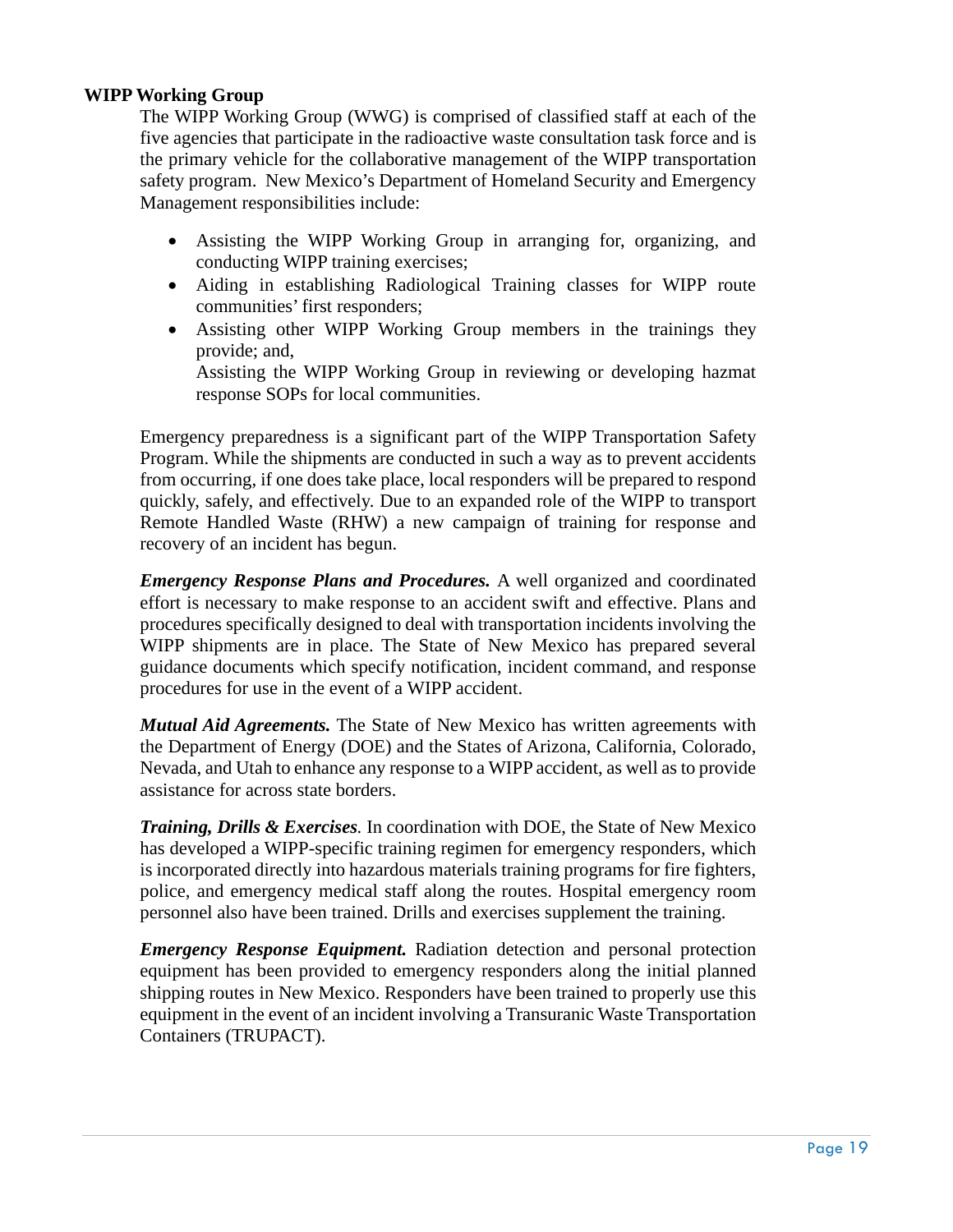#### **Hazardous Materials Program**

DHSEM is authorized to administer the Hazardous Chemicals Information Act (NMSA 1978, Section 74-4E-1) which incorporates the Emergency Planning and Community Right-To-Know Act (EPCRA), and the Hazardous Materials Emergency Response Act (NMSA 1978, Section 12-12-17). The purpose of both acts is to gather current information about the nature and location of hazardous materials in the state and disseminate such information to entities responsible for emergency management or the public.

The Hazardous Materials Emergency Management Program was created to address the requirements of the acts. EPCRA authorizes the State Emergency Response Commission (SERC) to oversee the administration of the program in the effort to support emergency response capabilities of the local and state responders.

The position of Hazmat Coordinator supports this program in the capacity of: maintaining inventories and data bases relevant to SERC activities, including TIER II and TRI reporting; maintaining current rosters of emergency response personnel, including the local emergency planning committees (LEPC); updating accompanying documents at the direction of the SERC; scheduling activities required by the SERC; and performing other duties requested by the SERC in accordance with the provisions of the above acts.

The Hazardous Materials Program is responsible for coordinating and managing the federally mandated Emergency Planning and Community Right to Know (EPCRA) Program, provide administrative support to the State Emergency Response Commission (SERC) and provide administrative support to the State Hazardous Materials Safety Board. Personnel within this Unit are available to provide specific technical assistance with:

- The Federal Emergency Planning and Community Right-to-Know Act (EPCRA);
- Coordination and provision of guidance to Local Emergency Planning; Committees (LEPC) and Tribal Emergency Response Committees (TERC) under EPCRA regulations;
- Through the direction of the SERC and expertise from the HMSB define effective hazardous materials response strategies that will reflected in the State's Hazardous Materials Emergency Response (HMER) Plan;
- Workshops and training that supports development and implementation of community strategies that promote hazard identification and planning initiatives;
- Development and delivery of custom hazardous materials courses and/or workshops through sub-granting of federal funds;
- TIER 2 filing information to the state; and,
- Inquiries and report filing under the Toxic Release Inventory program.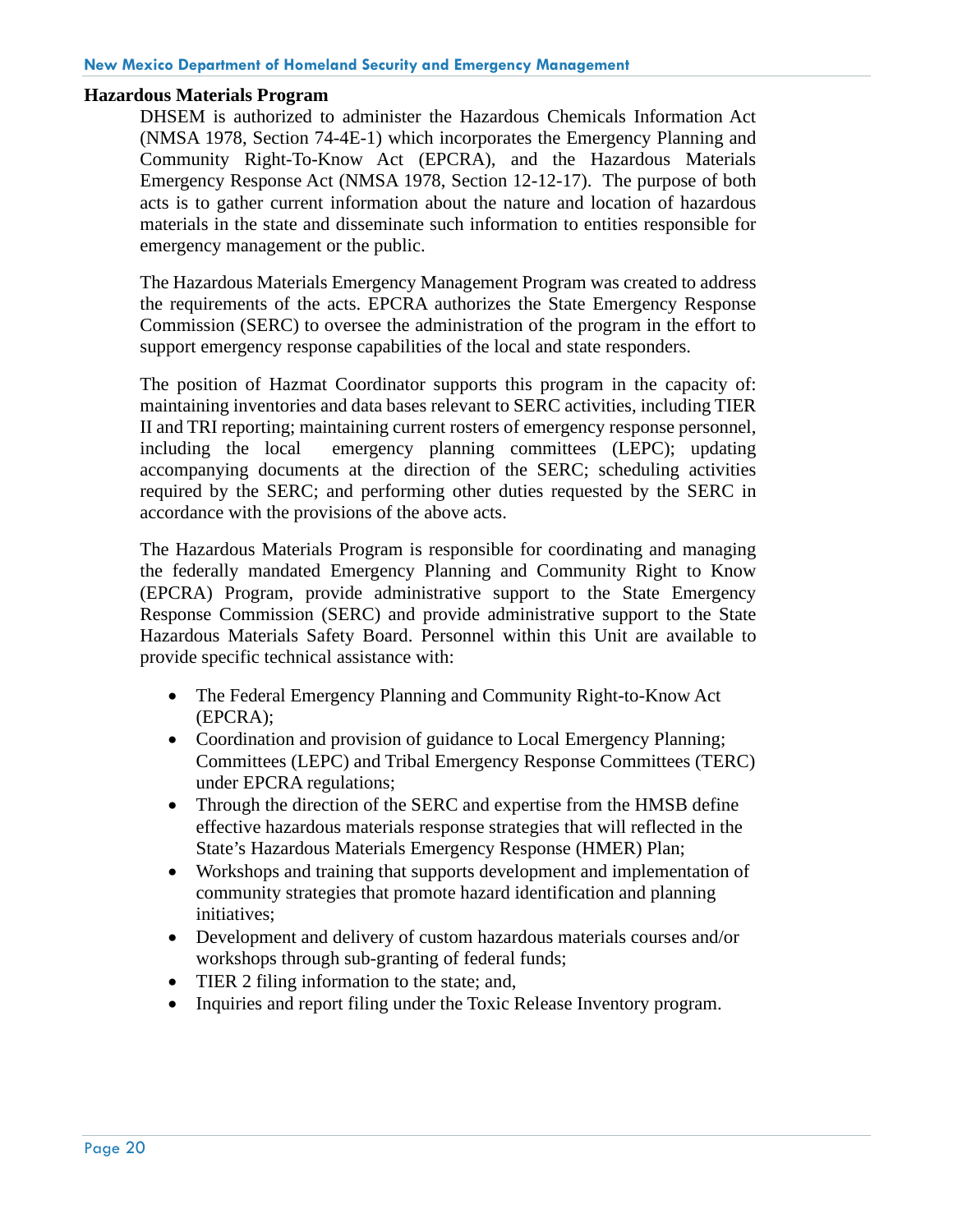# <span id="page-21-0"></span>**RESPONSE AND RECOVERY BUREAU**

#### **State Emergency Operations Center (SEOC)**

The Operations Unit leads DHSEM's efforts to conducts state level emergency management operations, providing state resources to local and/or tribal governments impacted and overwhelmed by an emergency or disaster. The Operations Unit maintains the operability of the SEOC and is the main coordination point for state-level coordination of emergencies and disasters. The SEOC maintains situational awareness and coordinates the deployment of critical resources for the impacted jurisdiction. SEOC staff provide technical assistance and subject matter expertise to local, tribal, state and federal stakeholders on operational planning, training and exercising. To report an incident or request assistance the SEOC maintains a 24/7 emergency phone line (505-476-9635) or by email at [nm.eoc@state.nm.us,](mailto:nm.eoc@state.nm.us)

Direction, control, and coordination are the core functions of the New Mexico Emergency Operations System. During an emergency and/or disaster, the SEOC will take steps to analyze the situation and coordinate efficient deployment of state resources. SEOC staff coordinate the response with the efforts of local, tribal, state and federal entities, neighboring states through compacts, voluntary disaster relief organizations and the private sector ensuring effective and efficient use of resources.

| <b>RECIPIENT</b> | <b>DONATED RESOURCE</b>                                         | <b>DISTRIBUTOR</b>                |
|------------------|-----------------------------------------------------------------|-----------------------------------|
| Acoma            | 40 gallons hand sanitizer                                       | Exxon                             |
| Acoma            | 5000 face masks / 1170 face shields                             | National American Indian Veterans |
| All tribes       | Trout                                                           | NM Department of Game and Fish    |
| All Tribes       | Non-perishable food / water / water barrels / clothing / PPE    | Paz Tree of Life                  |
| Cochiti          | 40 gallons hand sanitizer                                       | Exxon                             |
| Cochiti          | 5000 face masks / 1170 face shields                             | National American Indian Veterans |
| Isleta           | 40 gallons hand sanitizer                                       | Exxon                             |
| Isleta           | 5000 face masks / 1170 face shields                             | National American Indian Veterans |
| Jemez            | 40 gallons hand sanitizer                                       | Exxon                             |
| <b>Jemez</b>     | 5000 face masks / 1170 face shields                             | National American Indian Veterans |
| Jicarilla Apache | 40 gallons hand sanitizer                                       | Exxon                             |
| Jicarilla Apache | 5000 face masks / 1170 face shields                             | National American Indian Veterans |
| Laguna           | 40 gallons hand sanitizer                                       | Exxon                             |
| Laguna           | 5000 face masks / 1170 face shields                             | National American Indian Veterans |
|                  | Donning / Doffing PPE Trailer at Elderly Care and Nursing       |                                   |
| Laguna           | Facility                                                        | AAA                               |
| Mescalero Apache | 100 gallons propane                                             |                                   |
|                  | 55 gallon drum of cleaning solution / pump / buckets / 1 pallet |                                   |
| Mescalero Apache | of disinfectant spray                                           | <b>NMEOC</b>                      |
| Mescalero Apache | 500 N95 Masks / 100 Face Shields                                | <b>NMEOC</b>                      |
| Mescalero Apache | 40 gallons hand sanitizer                                       | Exxon                             |
| Nambe            | 40 gallons hand sanitizer                                       | Exxon                             |
| Nambe            | 5000 face masks / 1170 face shields                             | National American Indian Veterans |
| Navajo Nation    | 5 330 gallon totes hand sanitizer                               | Exxon                             |
| Navajo Nation    | Staffing for Office of the President food / water distributions | <b>National Guard</b>             |
| Ohkay Owingeh    | 40 gallons hand sanitizer                                       | Exxon                             |
| Ohkay Owingeh    | 5000 face masks / 1170 face shields                             | National American Indian Veterans |
| Picuris          | 40 gallons hand sanitizer                                       | Exxon                             |
| Picuris          | 5000 face masks / 1170 face shields                             | National American Indian Veterans |
| Pojoaque         | 40 gallons hand sanitizer                                       | Exxon                             |

Below is a table of the commodities provided to tribal governments in response the COVID-19 Pandemic.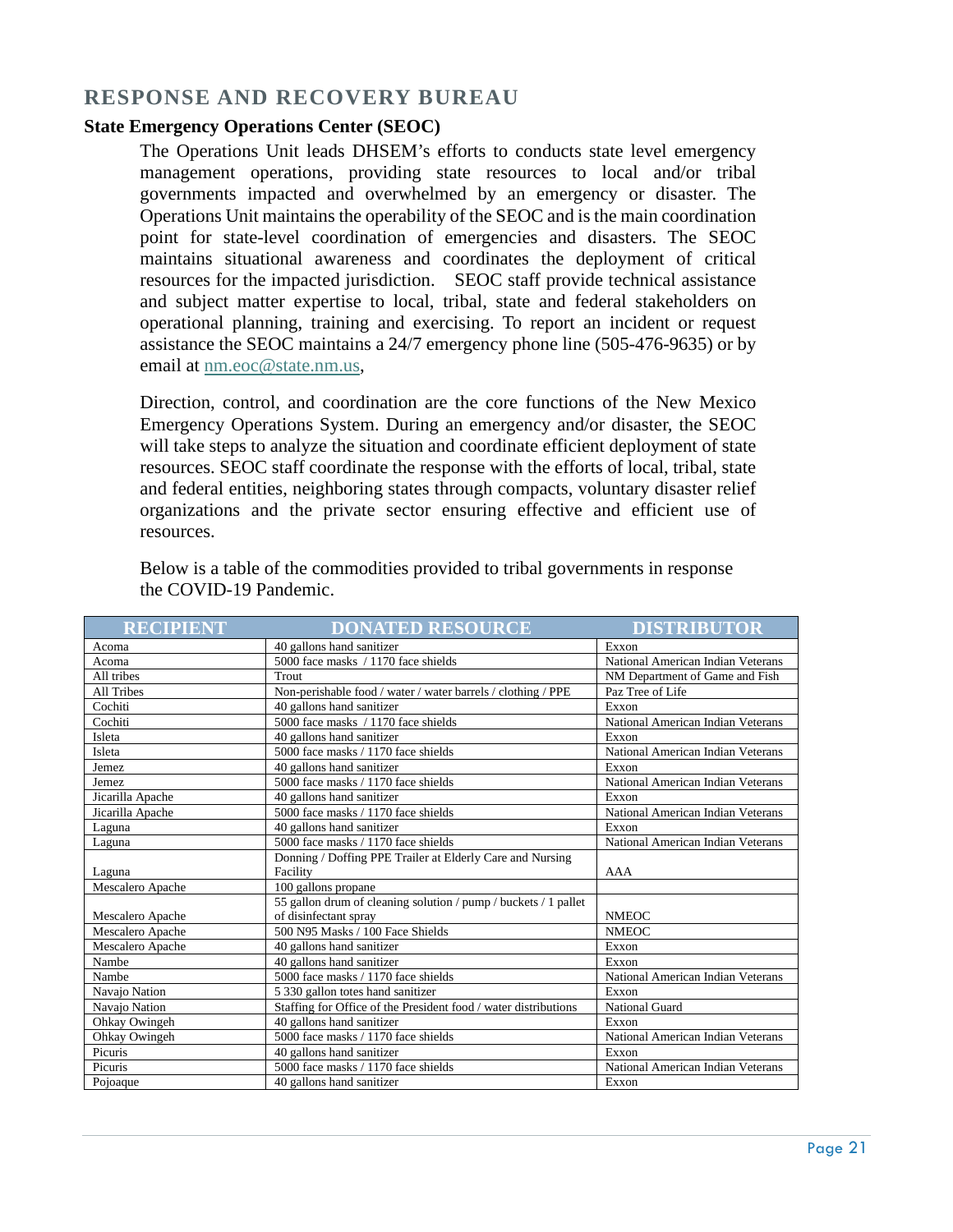| Pojoaque                      | 5000 face masks / 1170 face shields      | National American Indian Veterans |
|-------------------------------|------------------------------------------|-----------------------------------|
| Ramah Chapter - Navajo Nation | 400 bales of hay                         | <b>NM</b> Animal Protection       |
| San Felipe                    | Exxon Hand Sanitizer (2) 330 gallon tote | Exxon                             |
| San Felipe                    | 5000 face masks / 1170 face shields      | National American Indian Veterans |
| San Ildefonso                 | 40 gallons hand sanitizer                | Exxon                             |
| San Ildefonso                 | 5000 face masks / 1170 face shields      | National American Indian Veterans |
| Sandia                        | 40 gallons hand sanitizer                | Exxon                             |
| Sandia                        | 5000 face masks / 1170 face shields      | National American Indian Veterans |
| Santa Ana                     | 40 gallons hand sanitizer                | Exxon                             |
| Santa Ana                     | 5000 face masks / 1170 face shields      | National American Indian Veterans |
| Santa Clara                   | 40 gallons hand sanitizer                | Exxon                             |
| Santa Clara                   | 5000 face masks / 1170 face shields      | National American Indian Veterans |
| Santo Domingo                 | 40 gallons hand sanitizer                | Exxon                             |
| Santo Domingo                 | 5000 face masks / 1170 face shields      | National American Indian Veterans |
| Taos                          | 40 gallons hand sanitizer                | Exxon                             |
| Taos                          | 5000 face masks / 1170 face shields      | National American Indian Veterans |
| Taos                          | 250 bales of hav                         | <b>NM</b> Animal Protection       |
| Tesuque                       | 40 gallons hand sanitizer                | Exxon                             |
| Tesuque                       | 5000 face masks / 1170 face shields      | National American Indian Veterans |
| Zia                           | 40 gallons hand sanitizer                | Exxon                             |
| Zia                           | 5000 face masks / 1170 face shields      | National American Indian Veterans |
| Zuni                          | (5000 face masks / 1170 face shields     | National American Indian Veterans |
| Zuni                          | Exxon Hand Sanitizer (1) 330 gallon tote | Exxon                             |

| <b>Delivery Location</b>                                                | <b>Box</b> or Bulk                                       |
|-------------------------------------------------------------------------|----------------------------------------------------------|
| Acoma                                                                   | 600 Food Boxes                                           |
| Isleta                                                                  | 1100 Food Boxes                                          |
| Jemez                                                                   | 560 Boxes                                                |
| Jicarilla                                                               | 850 Food Boxes / 20000 lbs. Bulk Food                    |
| Mescalero                                                               | 2800 Food Boxes                                          |
| Nambe                                                                   | 100 Food Boxes                                           |
| Navajo Nation                                                           | 5320 Food Boxes / 230000 lbs. Bulk Food                  |
| Navajo Nation                                                           | 1000 Food Boxes                                          |
| Navajo Nation                                                           | 150 large food boxes                                     |
| Navajo Nation                                                           |                                                          |
| Navajo Nation - Alamo Chapter                                           | <b>Bulk</b>                                              |
| Navajo Nation - Baca/Prewitt Chapter                                    | 150 Boxes                                                |
| Navajo Nation - Ramah Chapter                                           | <b>Bulk</b>                                              |
| Navajo Nation - Rock Springs Chapter                                    | 260 Food Boxes                                           |
| Navajo Nation - Window Rock, AZ                                         | 1376 Food Boxes                                          |
| Navajo Nation - Sheep Springs Chapter: Benefits 20 Surrounding          | <b>Bulk</b>                                              |
| Chapters                                                                | 1300 Food Boxes                                          |
| Navajo Nation - Standing Rock Chapter                                   | <b>Bulk</b>                                              |
| Navajo Nation - Standing Rock Staging Area: Benefits 18 Surrounding     | <b>Bulk</b>                                              |
| Chapters                                                                | <b>Bulk</b>                                              |
| Navajo Nation - Tohajilee Chapter                                       | 780 Food Boxes                                           |
| Navajo Nation - Thoreau Staging Area: Benefits 15 Surrounding Chapters" | 125 Large Boxes / 3 Pallets Produce                      |
|                                                                         | 38 Large Boxes                                           |
| Navjajo Nation – Sheep Springs Chapter                                  | 10000 lbs. of Bulk Food                                  |
| Ohkay Owingeh                                                           | 260 Food Boxes                                           |
| Pojoaque                                                                | 550 Large Food Boxes                                     |
| Pueblo of Laguna                                                        | 250 Large Boxes                                          |
| Navajo Nation - Red Rock Convention Center                              | 200 Food Boxes                                           |
| San Felipe                                                              | <b>Bulk</b>                                              |
| San Felipe                                                              | 450 Food Boxes / 3 Pallets Produce / 5500 lbs. Bulk Food |
| San Ildefonso                                                           | 500 Large Food Boxes                                     |
| Navajo Nation - San Juan Chapter House                                  | 670 Food Boxes / 20000 lbs. Bulk Food                    |
| Santa Ana                                                               | 150 Individual Boxes                                     |
| Santa Clara                                                             | 140 Individual Boxes                                     |
| Santo Domingo                                                           | 200 Large Food Boxes                                     |
| Taos                                                                    | 400 Food Boxes / 10000 lbs. of Bulk Food                 |
| Tesuque                                                                 | 500 Food Boxes / 30000 lbs. of Bulk Food                 |
| Zia                                                                     | 600 Food Boxes                                           |
| Zia                                                                     | 1100 Food Boxes                                          |
| Zuni                                                                    | <b>560 Boxes</b>                                         |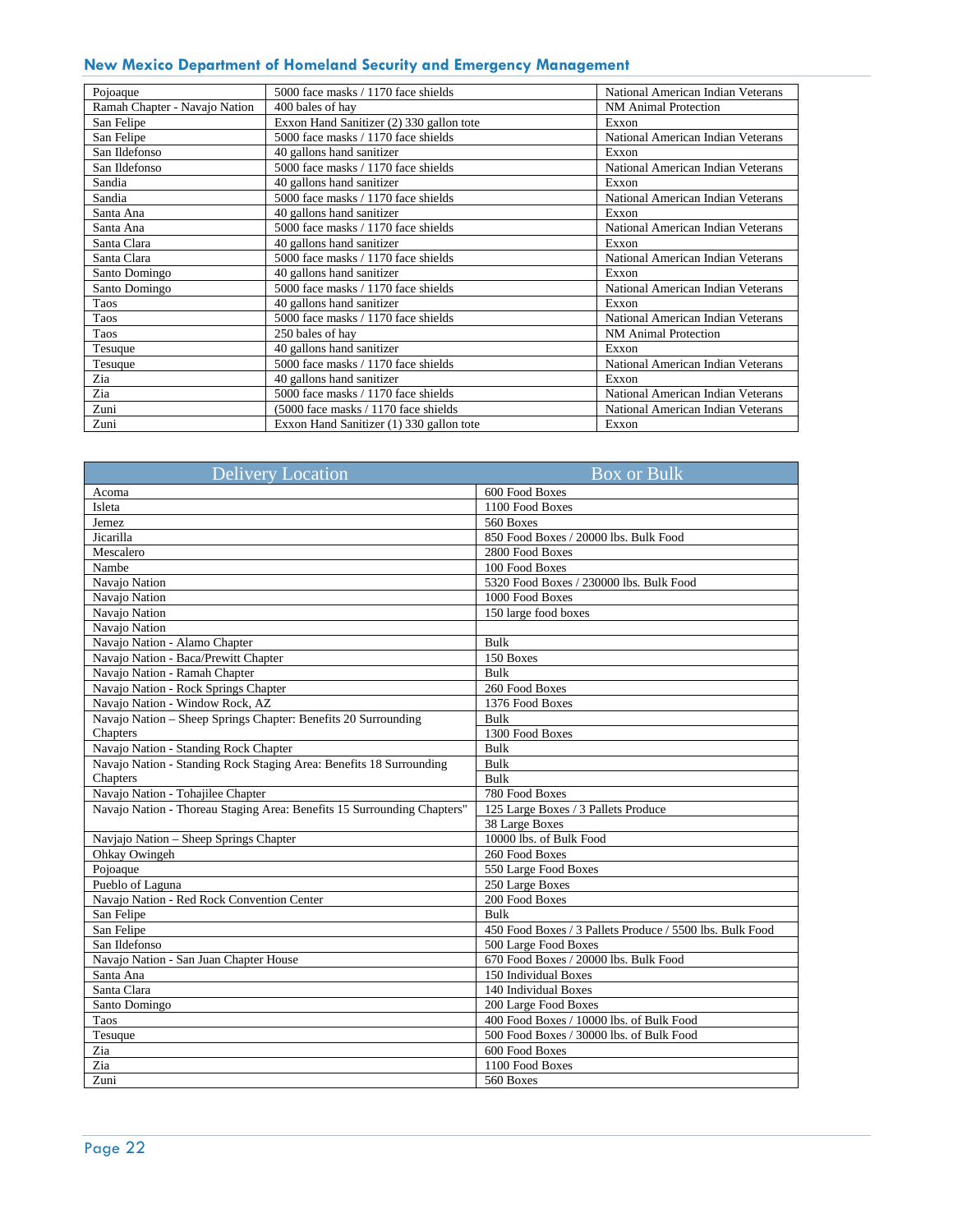| <b>Water Type</b>                           |                                            |  |
|---------------------------------------------|--------------------------------------------|--|
| <b>Delivery Location</b>                    | <b>Water Type</b>                          |  |
| Isleta Pueblo                               | 7 Pallets                                  |  |
| Jicarilla Apache Nation                     | 19 Pallets                                 |  |
| Mescalero Apache Tribe                      | 13 Pallets                                 |  |
| Navajo Nation                               | 78 Pallets / 5 Tankers                     |  |
| Navajo Nation - Alamo Chapter               | 6 Pallets / Potable Water Tank             |  |
| Navajo Nation - Beclabito Chapter House     | 5 Pallets                                  |  |
| Navajo Nation - Coyote Canyon Chapter       | 6 Pallets                                  |  |
| Navajo Nation - Manuelito Chapter House     | 6000 Gallon Tank Potable Water             |  |
| Navajo Nation - Nakai Hall                  | 10 Pallets                                 |  |
| Navajo Nation - Pueblo Pintado Chapter      | Potable Water Tank/Non-Potable Water       |  |
| Navajo Nation – Sheep Springs Staging Area  | 11 Pallets                                 |  |
| Navajo Nation - Shiprock Chapter            | 8 Pallets                                  |  |
| Navajo Nation - Smith Lake Chapter House    | 6 Pallets / 6000 Gallon Tank Potable Water |  |
| Navajo Nation - Standing Rock Chapter House | 12 Pallets                                 |  |
| Navajo Nation - Thoreau Staging Area        | 15 Pallets                                 |  |
| Navajo Nation - Tse Daa K'aan Chapter       | 5 Pallets                                  |  |
| Picuris Pueblo                              | 3500 Tank Non-Potable water                |  |
| San Ildefonso Pueblo                        | 6 Pallets                                  |  |
| Santo Domingo Pueblo                        | 13 Pallets                                 |  |

#### **Recovery Unit**

The principal function of the Recovery Unit is to assess disaster damages and to prepare and administer disaster recovery grants. Disaster recovery is funded either by the State Disaster Assistance Program (DAP), through a Governor's Executive Order, or by a FEMA Public Assistance Program through a Presidential major disaster declaration. When a disaster or emergency overwhelms local or tribal resources, the respective government contacts the New SEOC for assistance. The SEOC Director assigns one or more damage assessment teams to assess the impacted areas to determine the extent of damage, estimate the cost of recovery, and begin identifying potential applicants. Applicants for State and FEMA recovery grants are local governments (county or municipality), private non-profit organizations that serve a governmental function, special districts, community ditch associations, Tribal governments, and state agencies.

The Recovery Unit also administers: (a) the FEMA Fire Management Assistance Grant for fire suppression costs and related expenses for qualifying wildfires; and (b) the FEMA Individual Assistance (IA) Program for FEMA disasters in which there is significant damage to uninsured private property. The IA Program includes many subsidiary programs, principally the Individuals and Households Program, the Other Needs Assistance Program, and the Temporary Housing Program.

#### <span id="page-23-0"></span>**Disaster Assistance Programs**

State Disaster Assistance may be available for disasters or emergencies that do not qualify for a Presidential Declaration. Only uninsured losses in the public sector are eligible, only if they are not covered by another state or federal government program. Applicant Tribal Governments must demonstrate financial hardship to be eligible. Based on preliminary damage assessment information, the Governor may issue an Executive Order declaring a disaster and releasing funds to DHSEM for disaster recovery.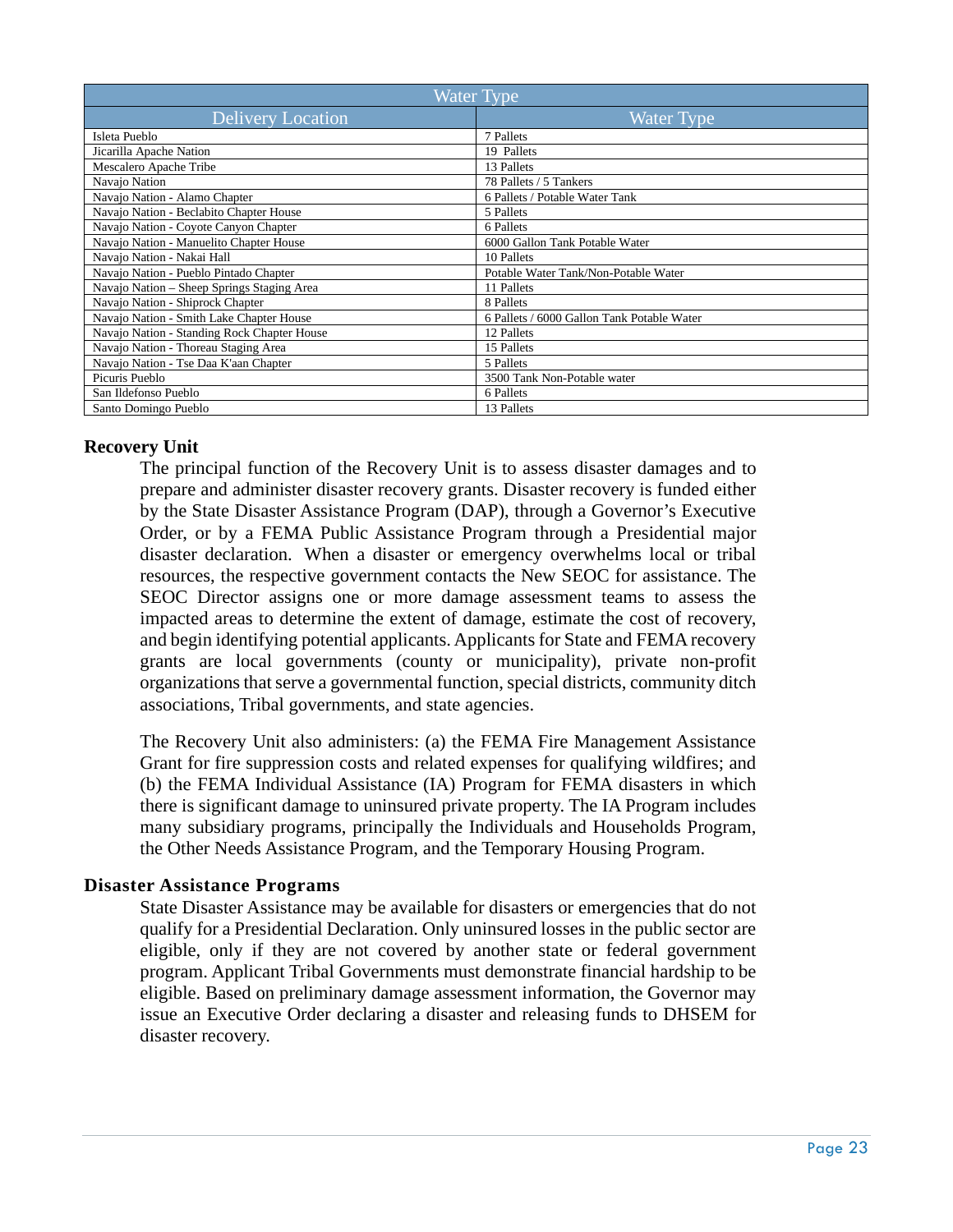A Federal Disaster Assistance Program is only for presidentially declared disasters and available programs are determined by the federal government for each specific disaster. Programs may include those listed below.

- *Assistance to Individuals and Households:* To provide assistance to individuals and households affected by a disaster or emergency declared by the President, and enable them to address necessary expenses and serious needs, which cannot be met through other forms of disaster assistance or through other means such as insurance.
- *Disaster Housing:* To provide financial assistance and, if necessary, direct assistance to individuals and households affected as a direct result of a Presidentially declared major disaster or emergency, who have uninsured or under-insured, necessary expenses and serious needs and are unable to meet such expenses or needs through other means.
- *Public Assistance (PA):* To assist State and local governments in recovering from the devastating effects of disasters by providing assistance for debris removal, emergency protective measures and the repair, restoration, reconstruction or replacement of public facilities or infrastructure damaged or destroyed.

# <span id="page-24-0"></span>**HOMELAND SECURITY BUREAU**

#### **New Mexico All-Source Intelligence Center (NMASIC)**

The New Mexico All-Source Intelligence Center (NMASIC) is within the Oñate National Guard Armory in Santa Fe. The NMASIC continues to grow its existing relationships with Tribes and establish new ones throughout the state.

The NMASIC has acknowledged that it must work hard to build trust with the Tribes during the initial stages of establishing relationships with the New Mexico Tribes. As it works towards this goal, it is also coordinating with the Arizona, Colorado, and Utah fusion centers regarding all activities with tribes in New Mexico and those that cross state lines. In addition, NMASIC uses the Bureau of Indian Affairs (BIA) and the New Mexico Department of Health for fact-based information about each Tribe. It is important for the NMASIC to distinguish itself from the BIA to avoid creating the image that the two groups are one and the same.

NMASIC analysts routinely provide intelligence and case support to both BIA and tribal police, in the form of phone calls, emails, and in person meetings. These relationships are of great value to all parties involved and are expected to remain in place long beyond any staff turnovers on either side.

In addition, HSIN is also delivers training and video conferencing services, free of charge, to any law enforcement or public safety entity who wishes to participate. This is not limited to just tribal partners, however our tribal partners do see great value in this, as it eliminates concerns about travel costs or ability of small departments to release an officer for training, as travel times often exceed the time spent in the actual trainings, when held in traditional classroom settings.